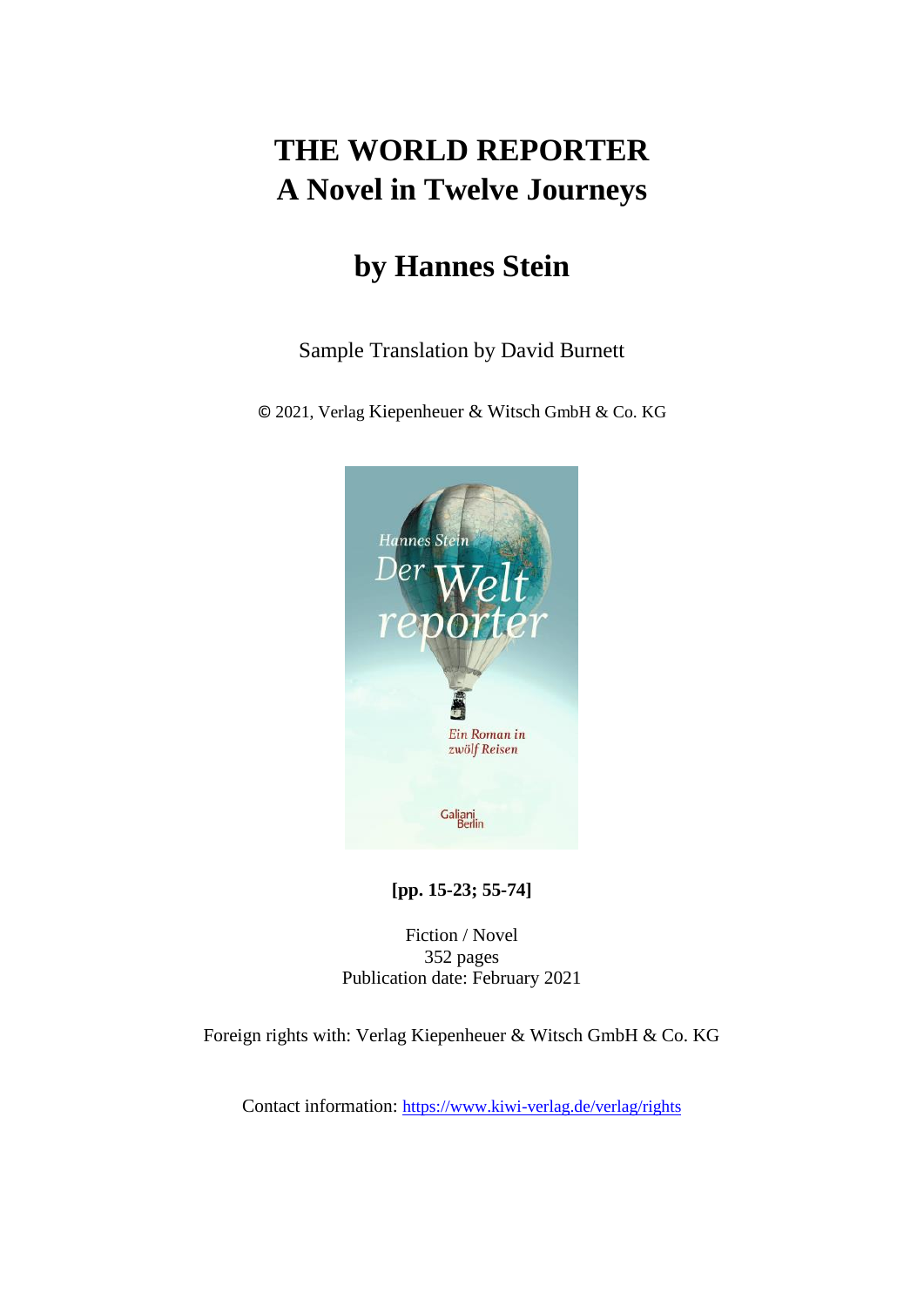[pp. 15-23]

*At first glance* she didn't like anything about him. That enormous walrus mustache! Puffy eyes, like two squeezed-out tea bags! His long hair parted down the middle, falling weary and pale-blond on his shoulders! At second glance, too, she found him anything but attractive. He was much too old for her, on the wrong side of fifty; his forehead one big crease. In purely theoretical terms, he could have been her father. At third and final glance, however, she managed a smile for him after all. Maybe it was his sad brown eyes. Maybe the leather jacket (tailor-made, she later learned), enveloping his broad shoulders. Maybe it was the elegant movements of his slender fingers when he lit a cigarillo. (Butane lighter!) Or maybe she liked the cheeky way he blew smoke rings in her direction. He was very skilled could easily make two rings hook up in mid-air.

They were sitting in one of those bars that might have seemed avant-garde back in the day but are now downright antediluvian. Lots of glass, plenty of mirrors, barstools made of red plastic, blue fluorescent lamps, flatscreen TVs mounted above the counter. The bartender was a young twerpy fellow with a lanky figure in a black bowtie and velvet vest who didn't talk much and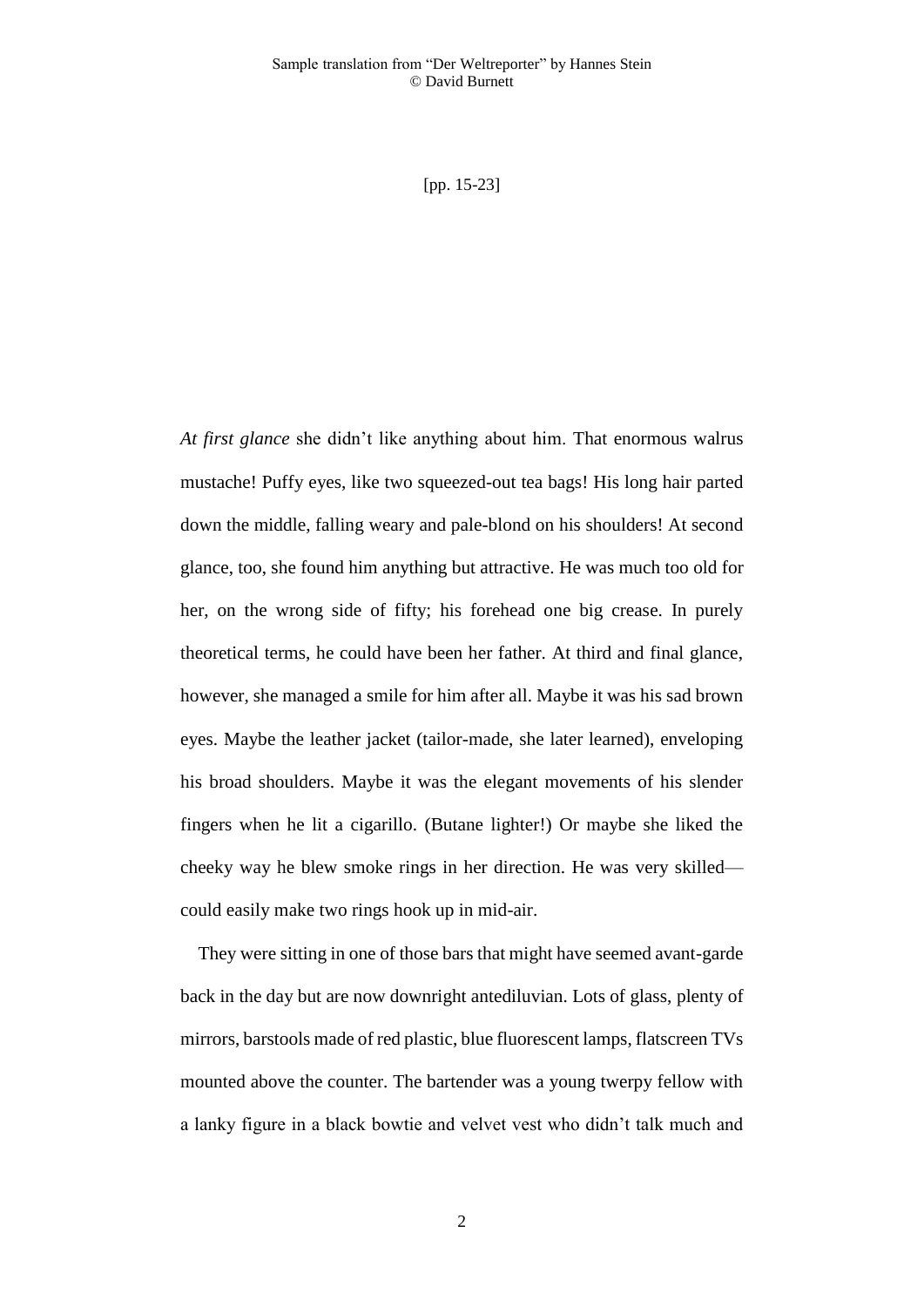diligently polished glasses. Apart from the two of them, just a handful of hotel guests had strayed into the bar. An American in the back spoke much too loudly into his smartphone. (He carried on his end of the conversation with the aid of just three words: yeah, nope and sure.) She had been in the kind of mood where you want to be alone but desperately need other people around. All the cafés in the city were closed—a curfew had been imposed again—so the only option was this hotel bar. The security man with his earpiece and face mask had stepped aside immediately when she flashed her orange ID. She'd sat down at the bar, ordered a glass of Sancerre, taken her glass tablet from her tote bag, bowed her head and begun to read. And now this stranger was disturbing her, this cigarillo smoker with his walrus mustache. She sat off to the side of the bar, he in the middle, one and a half arm's lengths away. "That book seems pretty riveting," he said. "A novel?"

"Not a novel," she answered. "I hate novels." After a micropause she added: "All that make-believe stuff!"

"So what is it?" he asked.

"Plotinus," she said, curt and cold. Normally this answer would have sufficed to nip any conversation in the bud, but unfortunately the stranger was well-versed in philosophy, and so she was catapulted head over heels into a debate about the sense and nonsense of the prefix *neo* (why "neo-Marxist" and not just Marxist? and what the hell does "neoliberal" mean anyway? etc.). Because, of course, the "Neoplatonic thinkers" of the third century A.D.—Plotinus leading the way—by no means referred to themselves as such. They understood themselves as nothing more than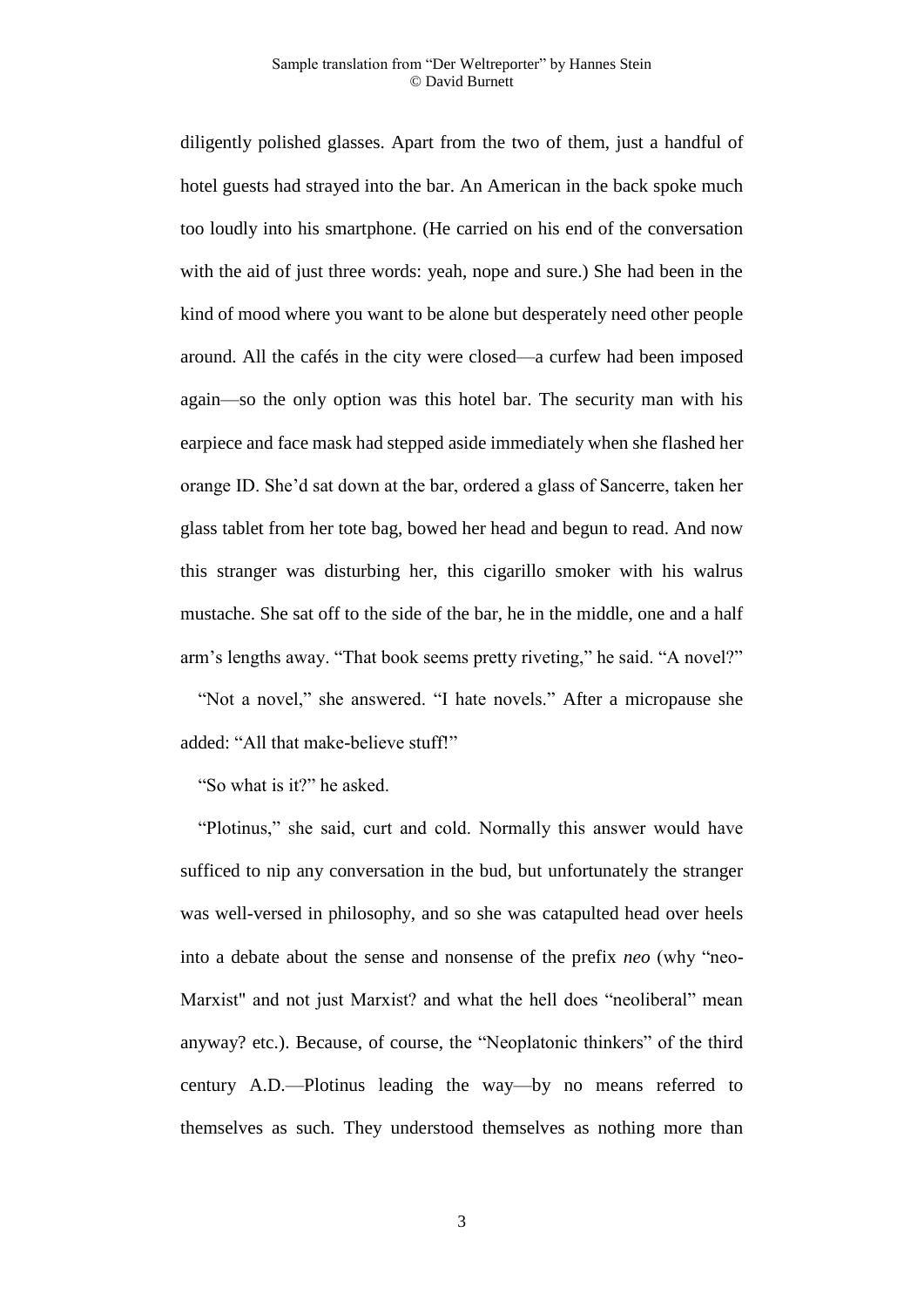disciples of the great and venerable Plato—end of story, no *neo* needed! "I'm Bodo," said the stranger by way of introduction, once the discussion was over. "It's really not my fault. It was my parents who inflicted the name on me."

"I'm Julia," she said, taking the hand extended to her—which cost her no small effort, he was sitting so far away from her.

"Nice to meet you," he said. "We should drink to that. Another glass of white wine?" She nodded, he ordered (and got himself another bourbon in the process). In the next half an hour she learned that he had the most important sexual organ a man can possess: ears. This man who was much too old (well, maybe not *that* old) was actually listening to her—with all seven senses, while his body tensely leaned in her direction. Little by little, in her eyes, he lost all his ugliness. She told him that she worked as a taxi driver to pay her way through college; that she didn't have any family left in town; that, just like him, she wasn't staying at the hotel. (Giggling, they both fished out their orange IDs: "Show me yours and I'll show you mine!" Finally they tried to calculate the statistical likelihood of two people like them even meeting in the first place. After all, just zero-point-zero-zeroseven percent of the population was immune.) She told him that she detested broccoli and that in the local art museum there was a painting by Vermeer that was her own private property. A domestic scene: a silent woman holding a letter, a brazen man with a lute, a checkered floor, a vase with flowers on a wooden table, a sliced loaf of bread. Light burst in through the window like from another world. If she didn't see the original painting at least once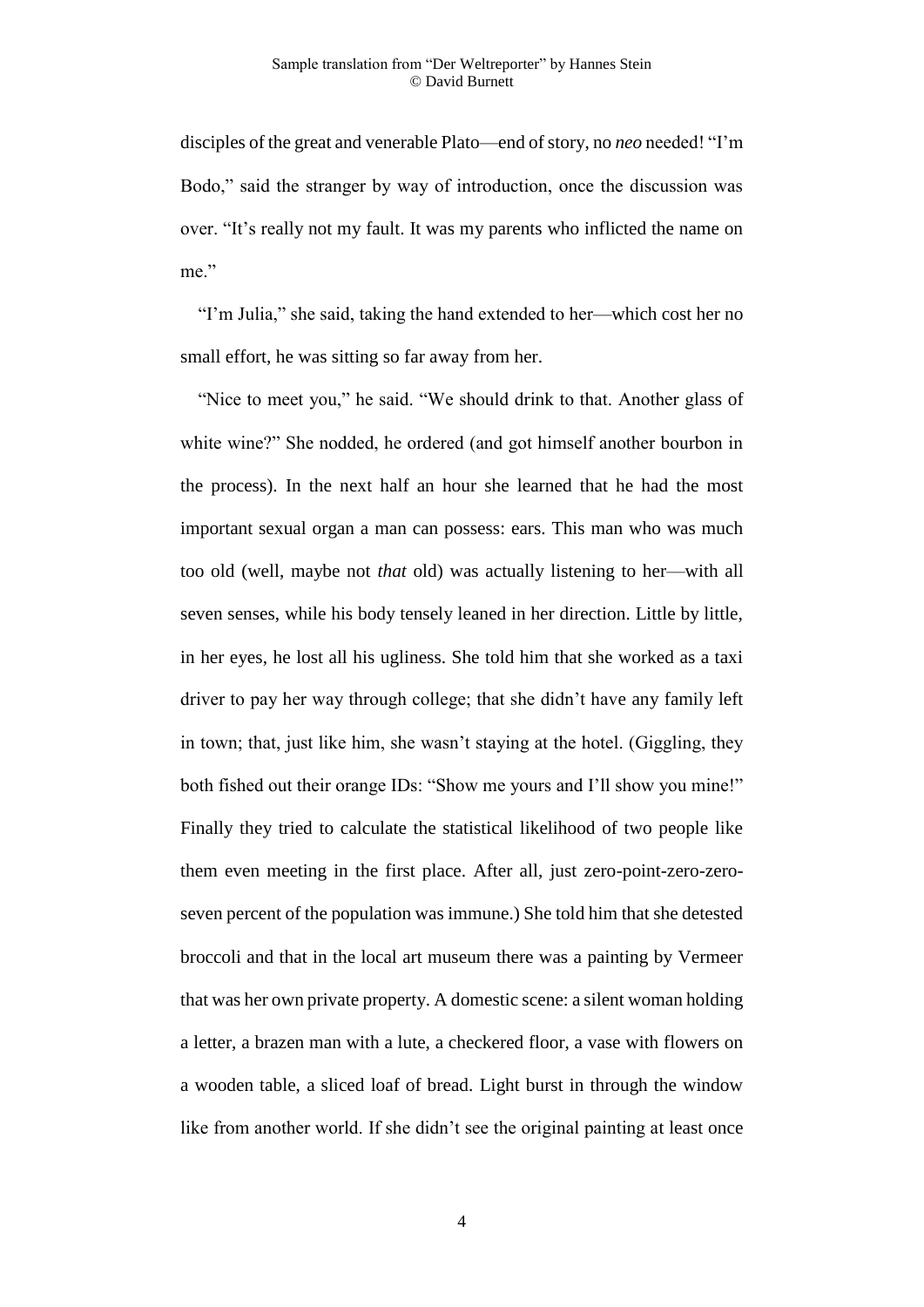every two weeks she began to feel physically ill. After the third Sancerre the stranger asked her to sit down next to him. ("Otherwise I'll have to keep yelling.") It occurred to her in passing, at the very back of her mind, that they'd long begun to gesture in synch. They reached for their glasses at the same time; when she stroked her cheek absentmindedly, he stroked his cheek as well. But before she took the decisive next step she wanted to learn a few more things about him. Cunningly she asked where he lived. He mentioned a fancy neighborhood and disclosed without being asked that he lived alone in his apartment. No, no family. Hobbys? He turned his hobby into his profession. What was his profession? she asked. Journalist. Was the blog or magazine he wrote for well-known? *"Holzmann's Weltspiegel*,*"* said Bodo casually. Julia tried hard not to look impressed: "Aha, the magazine with the stupid apostrophe!"

"It's not a stupid apostrophe," said Bodo calmly. "Using an apostrophe before the genitive S was common in German as early as the eighteenth century. I can show you signboards from the German Empire that say *Eckhard's Kolonialwaren and Müller's Lebensmittel*." (He drew an apostrophe in the air with the index finger of his right hand.) "It's not an Anglicism, like some of the uninformed would like to think. It's good oldfashioned German."

Julia listened to his lecture unfazed. "And what kind of things do you write?" she wanted to know.

"Travelogues. Maybe you've stumbled across them before. My surname is von Unruh."

5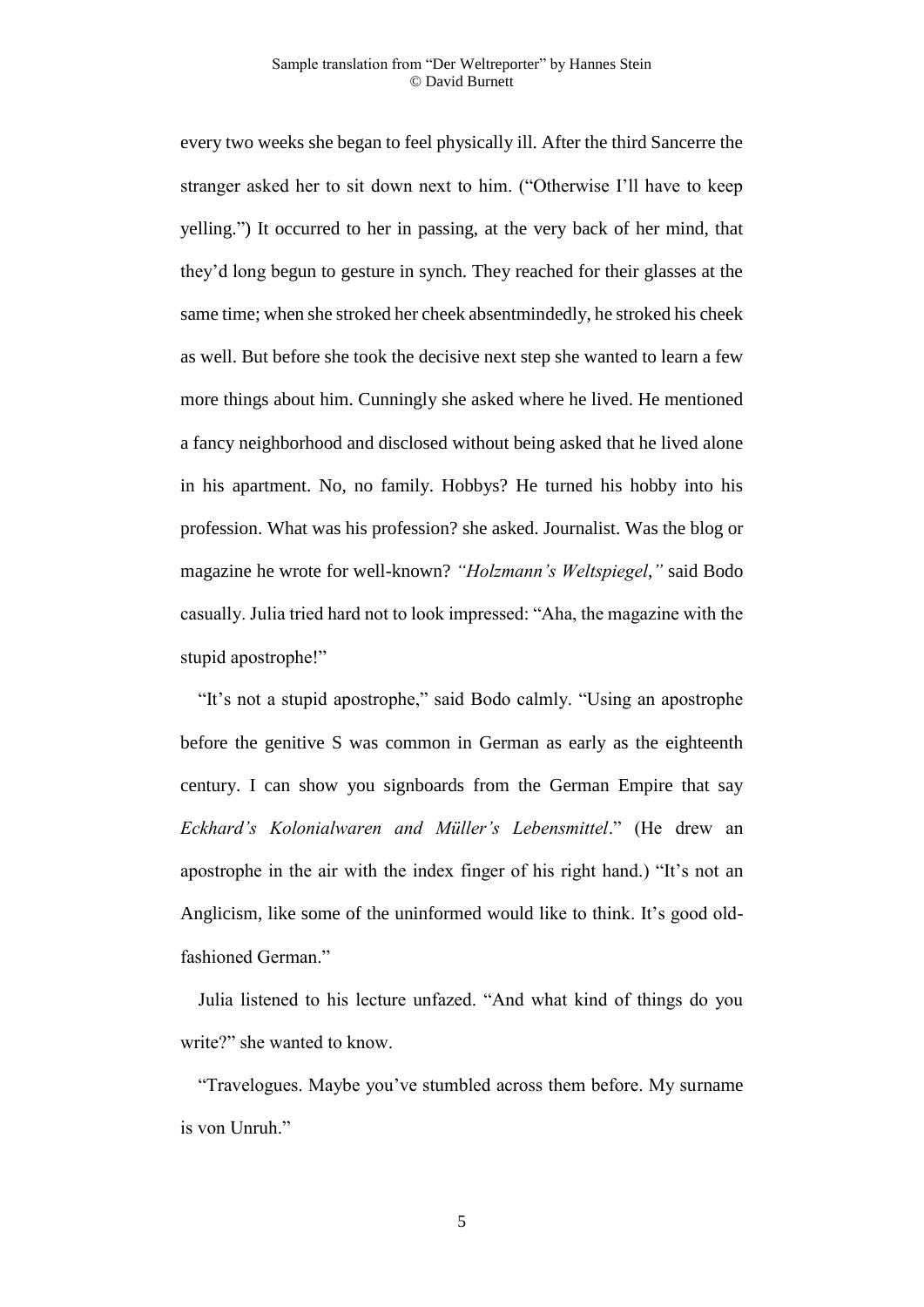No blink of recognition. Julia was familiar with *Holzmann's Weltspiegel* from the newsstand and the occasional doctor's appointment—every waiting room had a copy of the magazine with its distinctive cover design—but like most people of her generation she got her news from cyberspace, from the clouds, had little birds tweeting it to her. Truth be told, she didn't have the spare cash for a lavishly-produced glossy magazine. Twelve euros an issue! Ludicrous! But now—she rubbed her hands together in overacted anticipation—now she finally had a helpless contributor to *Holzmann's Weltspiegel* under her thumb and could pick his brains about whether or not all the rumors she'd heard were true. Dive in: Is it true that the photo essays in *Holzmann's Weltspiegel* sometimes cost half a million? (Yes. Sometimes more. And it's common knowledge that no issue is published without one.) Do members of the German parliament really browse through *Holzmann's Weltspiegel* on Tuesday evening—twelve hours before it's released? (Of course. They have to make sure that *Holzmann's Weltspiegel* hasn't seen through their game that week.) Did the magazine's founder, when he lost his temper, really throw typewriters at his underlings? (He's a couple generations too late to know that, said Bodo, grinning, but older employees had confessed to him that they did sometimes have to duck.) Do the people at *Holzmann's Weltspiegel* openly discuss the Nazi past of the magazine's founder*?* Georg Holzmann, after all, was a member of an SS propaganda unit—only in the 1960s did he morph into a left-leaning liberal. In the war he held Greece under his jackboot. In the early days *Holzmann's Weltspiegel* celebrated Hitler's soldiers as outright heroes, and Nazis were employed in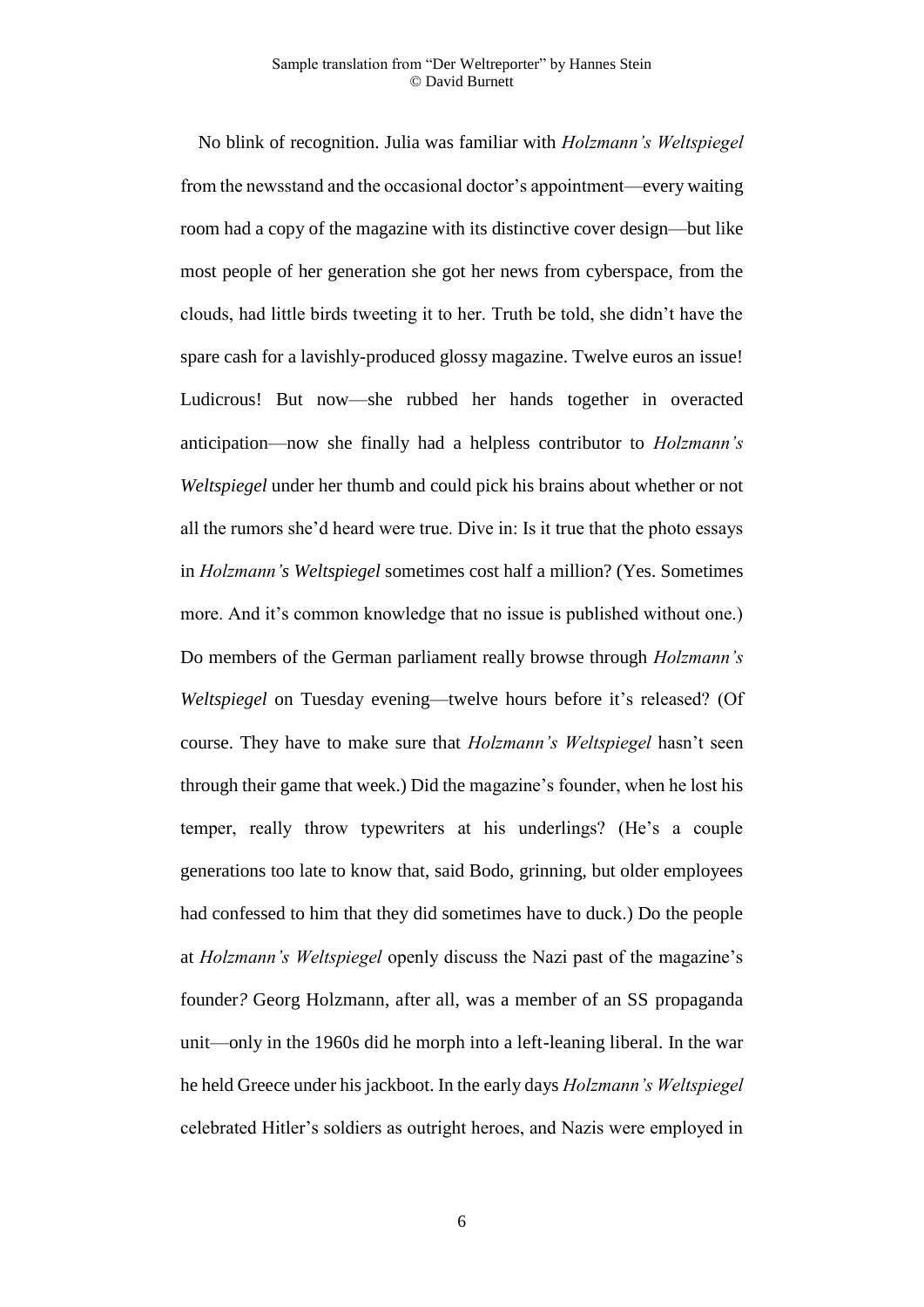high positions. (Old hat. Preaching to the choir. Of course all of this has long been a topic of debate or, rather, has long since ceased to be a topic of debate.) Does *Holzmann's Weltspiegel*, in all seriousness, provide every journalist working for the company with a brand-new Porsche? And a gas allowance paid each month cash in hand? (No comment.)

"But you haven't even asked me the most important question," said Bodo. "What's that?"

"If what we write in *Holzmann's Weltspiegel* is even true to begin with." "Well? Is it?"

"Every word of it," said Bodo. "We have an entire department whose only job is to fact-check every single claim and look up every quote. Every photo is scrutinized, every sound recording verified. Because we have to record every interview we do. On average every piece I write is put through the wringer three times before it goes into print." The flatscreen TV above the bar had meanwhile switched to a map of the epidemic, casting a reddish reflection on Bodo's face. There were ten new cases in Magdeburg. Dresden had now been under quarantine for a week—the city was one big red circle. Poland, among the neighboring countries, was now largely free of the disease. The Netherlands, on the other hand, had really been hit hard. "Do you actually enjoy your work?" asked Julia.

"Fiendishly," said Bodo, sending another smoke ring towards the ceiling. "My job's a blast. A totally forbidden pleasure, to be perfectly honest with you. Suddenly Julia sensed a startling absence underneath her buttocks—an abyss opened up and she came within an inch of falling off her stool. Bodo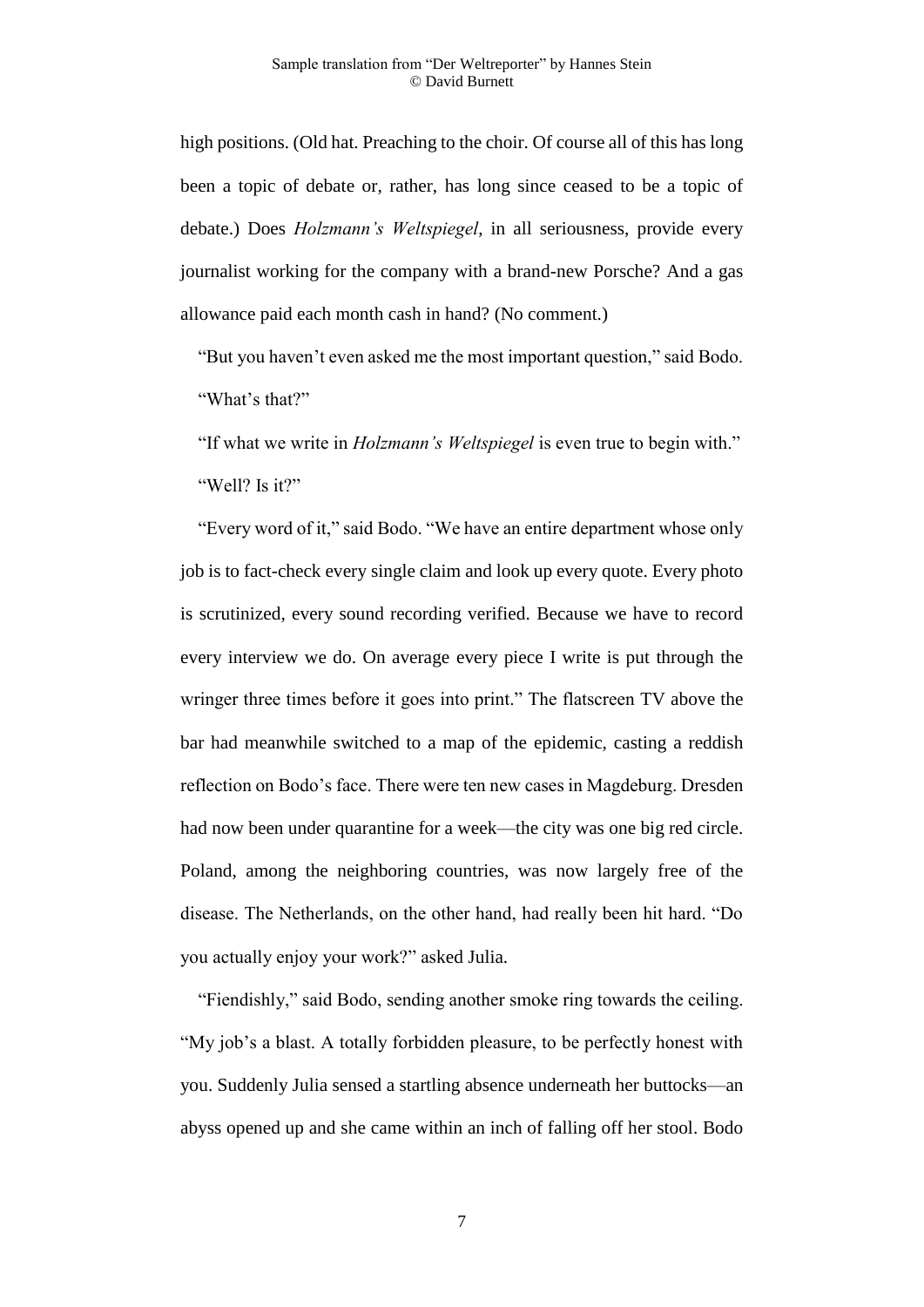caught her with a strong arm just in the nick of time. Was she that drunk already? (It had only been four glasses of wine.) Or was it just a fit of acute ineptitude? Bodo, always the gentleman, left his hand on her hip for just a moment too long, and she accepted it with a smile. It wasn't long before their fingertips were brushing each other in the dark below the counter. Then came the old game of looking, looking away and looking back again that our species has played ever since the day in the Garden of Eden that Adam and Eve discovered they were naked. She noticed he smelled good: like leather, and old-fashioned aftershave and sweat. By now she'd even gotten used to his mustache. And since Julia was an eminently practical person, at a little past nine-thirty she whispered into his ear: "I don't think either of us should be driving this evening." The barkeeper fellow, who knew precisely what was unfolding right before his eyes, sent her a withering look.

"Correct," said Bodo. "The hotel rooms here are great. They say there's a delightful view of the dumpsters in the courtyard." He pulled up a crystal ashtray, a veritable mass grave, and added the remains of his cigarillo to the crumpled corpses of cigarettes. Then he placed a big bill on the counter and they left. Julia felt embarrassed, and stood a few steps behind him at the hotel reception. But Bodo settled the matter in an utterly dry and businesslike manner. He fished out a credit card black as sin and was back at her side with the room key three minutes later. Silently they rode up the elevator. They didn't embrace each other. Her knees were shaking. Actually it wasn't her style to be dragged off like this—certainly not by an older man who was basically a total stranger. A hallway. A white slit, a green light. The hotel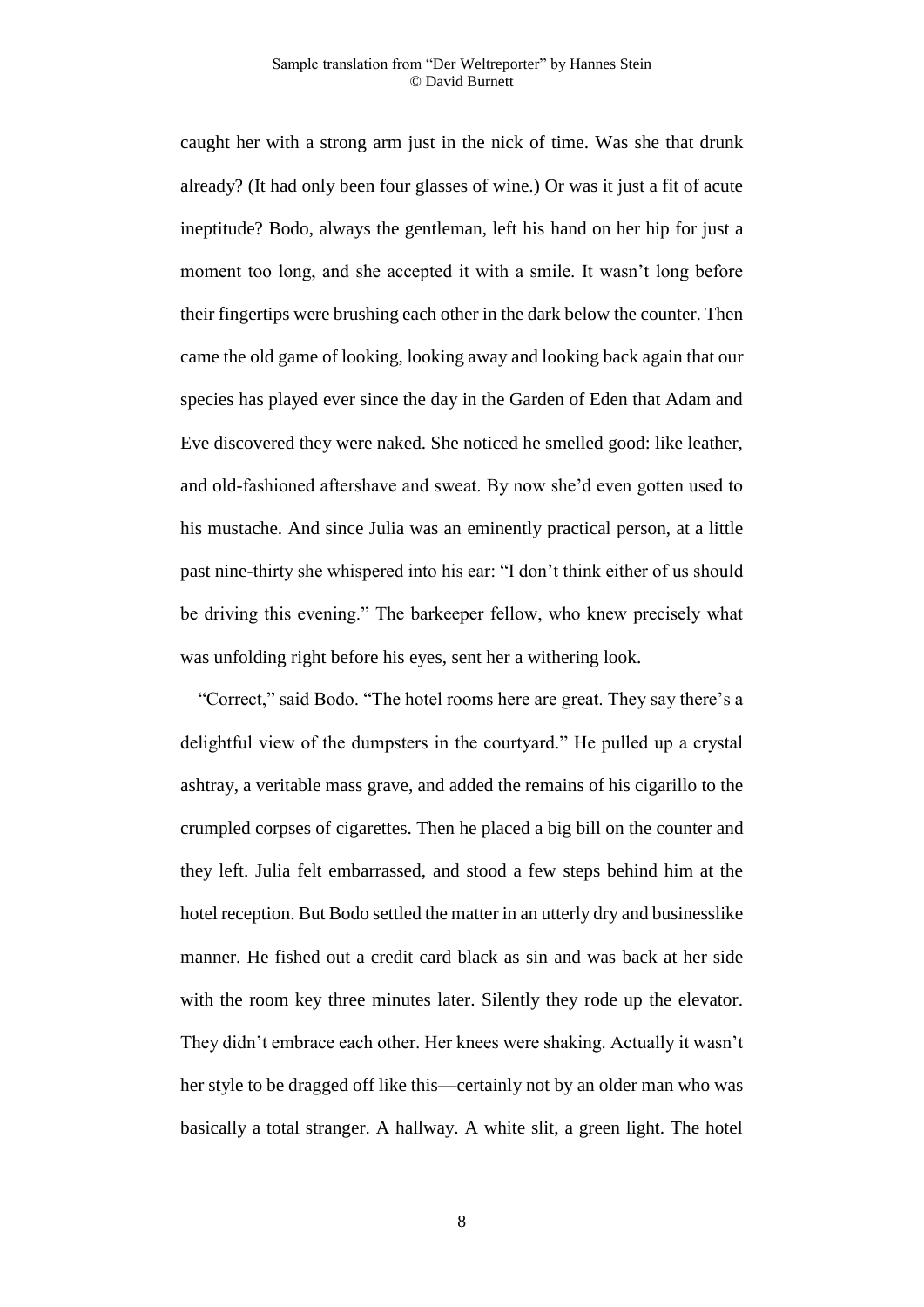door banged shut behind them. Julia was astonished. Before them lay a suite with sumptuous carpets and a bed the size of a football field. The window, of course, did not look onto some shabby courtyard but offered a view of the artificial lake in the middle of the city. Bodo gently took her in his arms. He knew how to kiss. He knew how to do all kinds of things.

She marveled at his body when it was over. For a man his age he looked surprisingly good. The folds of fat on his belly were still countable, his arms were muscular. "You're so tan," she said.

"I was just in Brazil for three months," said Bodo. "Amazonas."

"Vacation?"

"Assignment. Investigating a pretty crazy story." She didn't ask him what kind of story, she was happy just to use his shoulder as a pillow. Moments later she fell asleep.

The next morning they used room service. On a whim Julia ordered a full English breakfast: three eggs sunny side up, bacon, baked beans in tomato sauce, smoked herring, toast, butter, orange marmalade. Bodo was content with chamomile tea and a fresh bowl of muesli. When they finished eating, Bodo said goodbye—a bit too brusque for her taste. He was in a tremendous hurry and had to stop by the editorial offices. On the way to the hotel-room door a little card fell out of his wallet as he was putting it into his pocket. Red pasteboard, white letters. Julia wanted to give him the card back but he'd already slipped out the door, and she couldn't find him in the hallway either. Puzzled, she turned the card over in her hand. It was a membership card to a wellness center, tanning bed included. Julia thought nothing of it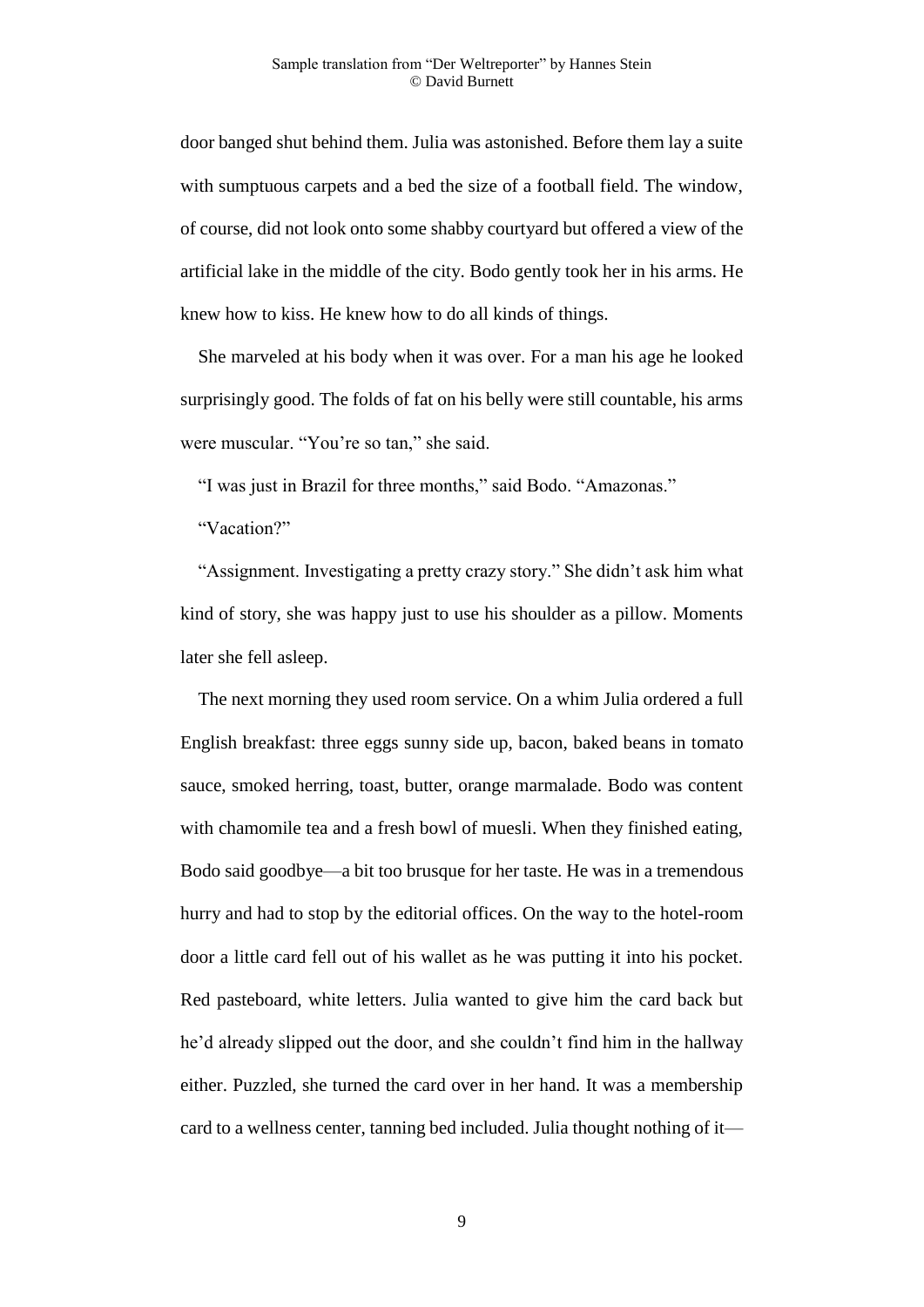neither bad nor good. She was certainly nobody's fool; she just wasn't the kind of person who, walking through the forest, suspects a robber behind every tree.

[…]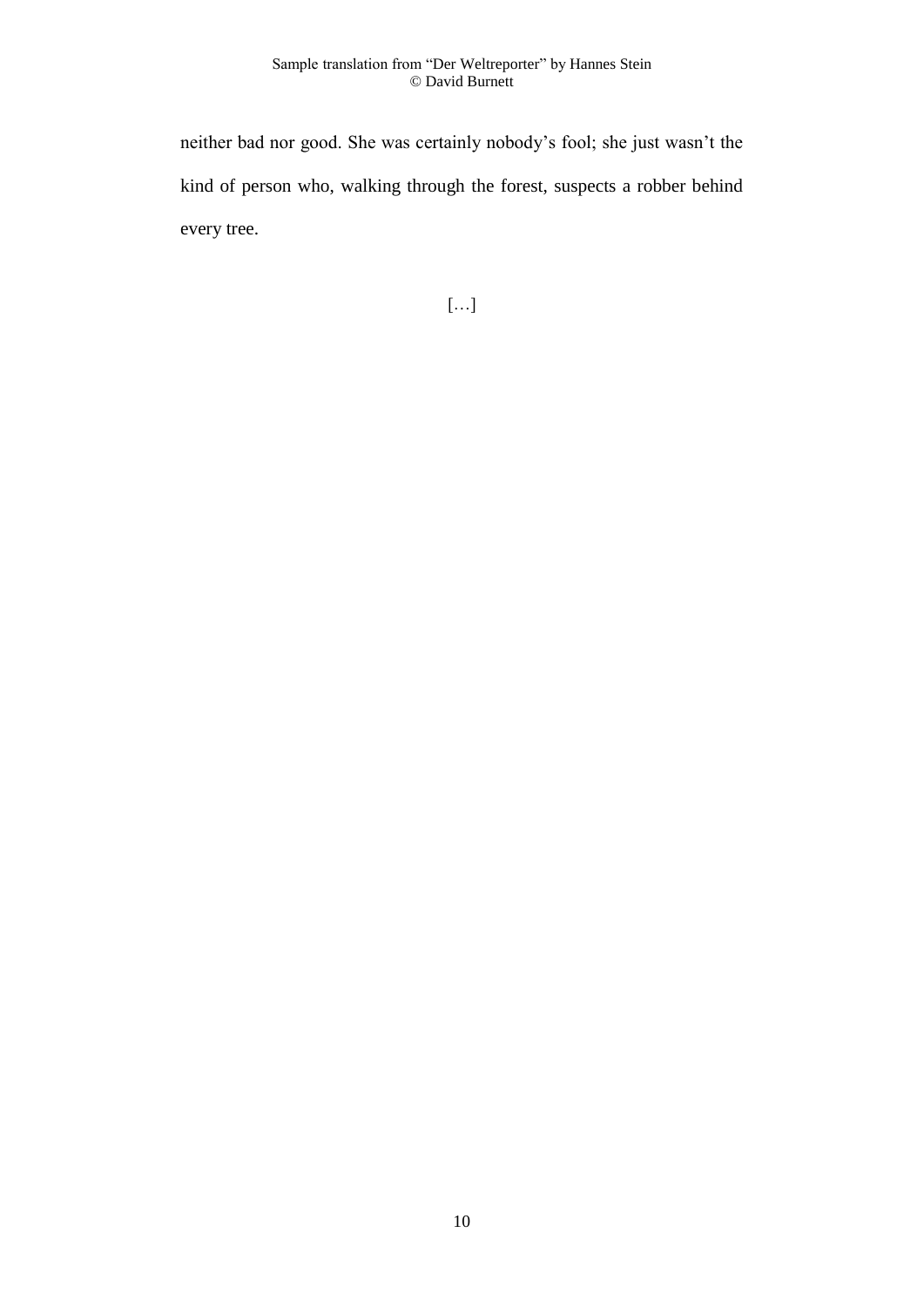[pp. 55-74]

## **SECOND JOURNEY:**

## **THE RESTAURANT AT THE END OF THE WORLD**

(Words: Bodo von Unruh, Photos: Jacques Lacoste)

"The sea cucumber," said the young man at the next table. "You have to try the sea cucumber! That's the specialty here. The chef soaks them in milk for a few days then stews them in a sauce of chili peppers and garlic. Heavenly, I'm telling you." It was chance that led me to this restaurant. I got on the No. 7 subway at Times Square and was drifting eastward—farther and farther away from Manhattan, deeper and deeper into Queens. Queens is the most ethnically diverse borough of the megalopolis of New York City. Churches, mosques, Hindu temples, synagogues: here you find Poland right next to Punjab, and Guatamala borders on West Africa. The clattering train first carries the traveler to Greece, then a little later he's at the foot of the Himalayas again. And if you take the No. 7 all the way to the last stop in Flushing, you find yourself in the middle of East Asia—a mishmash of China, Korea, Japan and Taiwan. The stores have signs in Han, Kana and Hangul characters, and on the streets you no longer hear a word of English or Spanish. "The stewed pork belly is also very good, of course" said the young man. "If you're one of those incorrigible meat-eaters, then the pork belly is just your thing! But if you like seafood, stick to the sea cucumber."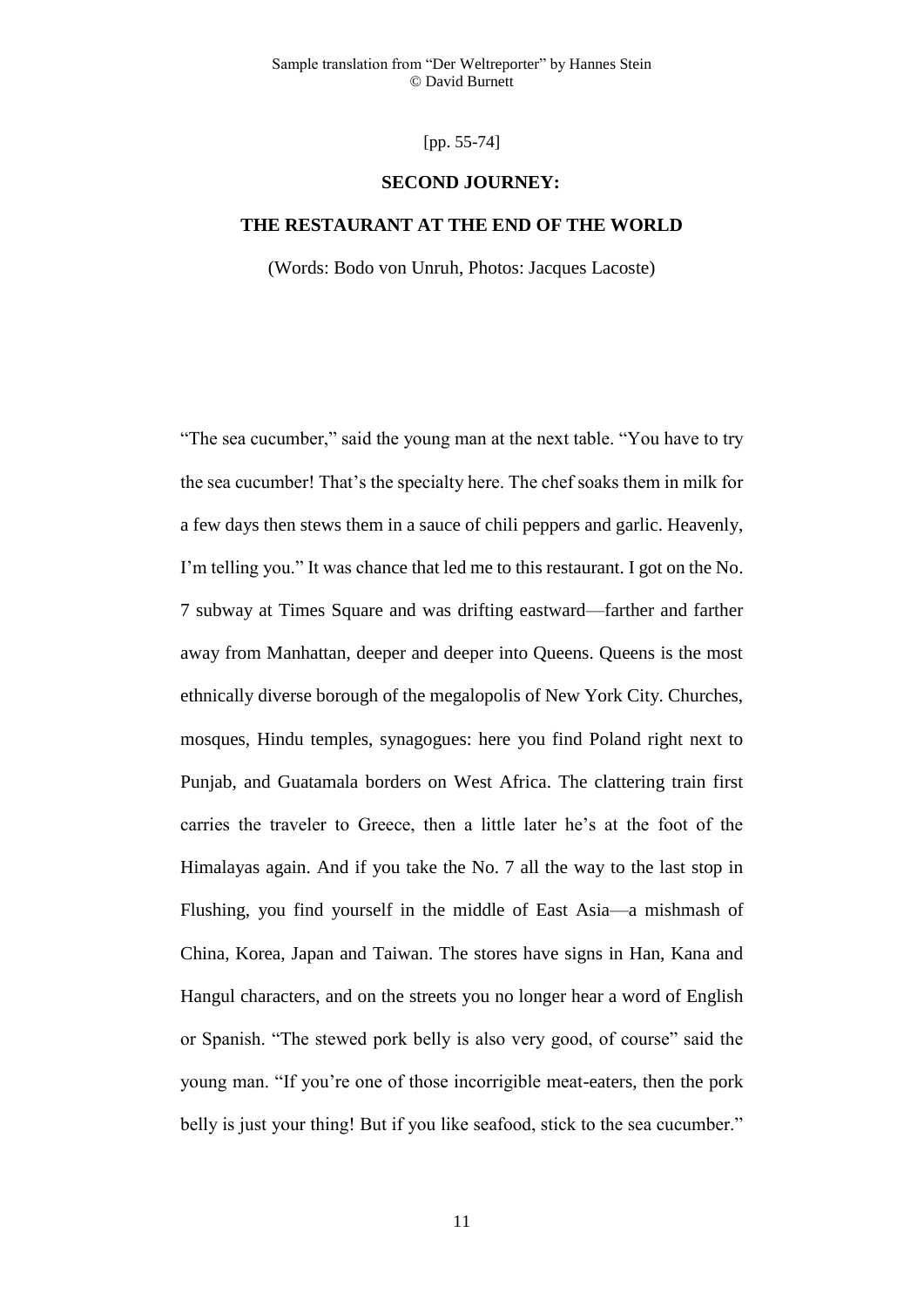### Sample translation from "Der Weltreporter" by Hannes Stein © David Burnett

The restaurant was in a side street. Inside it was dark, the decor tasteful: wood paneling on the walls, low tables, an aquarium with giant red ornamental fish. "If you're undecided," said the man at the next table, "then just order both. You're in New York, you can take the leftovers home in a doggie bag." He had an inconspicuous moon face, with friendly eyes peering darkly through narrow eyelid folds. Black horn-rimmed glasses, a touch of acne on his cheeks. A student, I thought—probably majoring in something impractical. Acting at the Lee Strasberg Institute in Manhattan, or journalism at Columbia University. I asked him if he was related in some way to the restaurant owners. "No," he said, "I'm just a regular here at lunchtime. It's rare to find authentic Chengdu cuisine like this outside of China. Not even in Flushing. It's a very robust cuisine, you know. Not too fancy for the emperor's palace—and just good enough for street vendors."

I ordered the sea cucumber. It tasted phenomenal. The sauce brought tears to my eyes. "Thanks for the tip," I said.

"Yeah, this place is great," said the young man at the next table. "One of the best restaurants I know. A real hidden gem. There aren't many restaurants better than this. Except of course…"

"Except what?" I asked and blew my nose. I could feel the chili peppers all the way to the roots of my hair.

The young man looked around to see if there was anyone nearby, then he leaned over to me and whispered: *"Forbidden Pleasures."*

"What the hell is that?"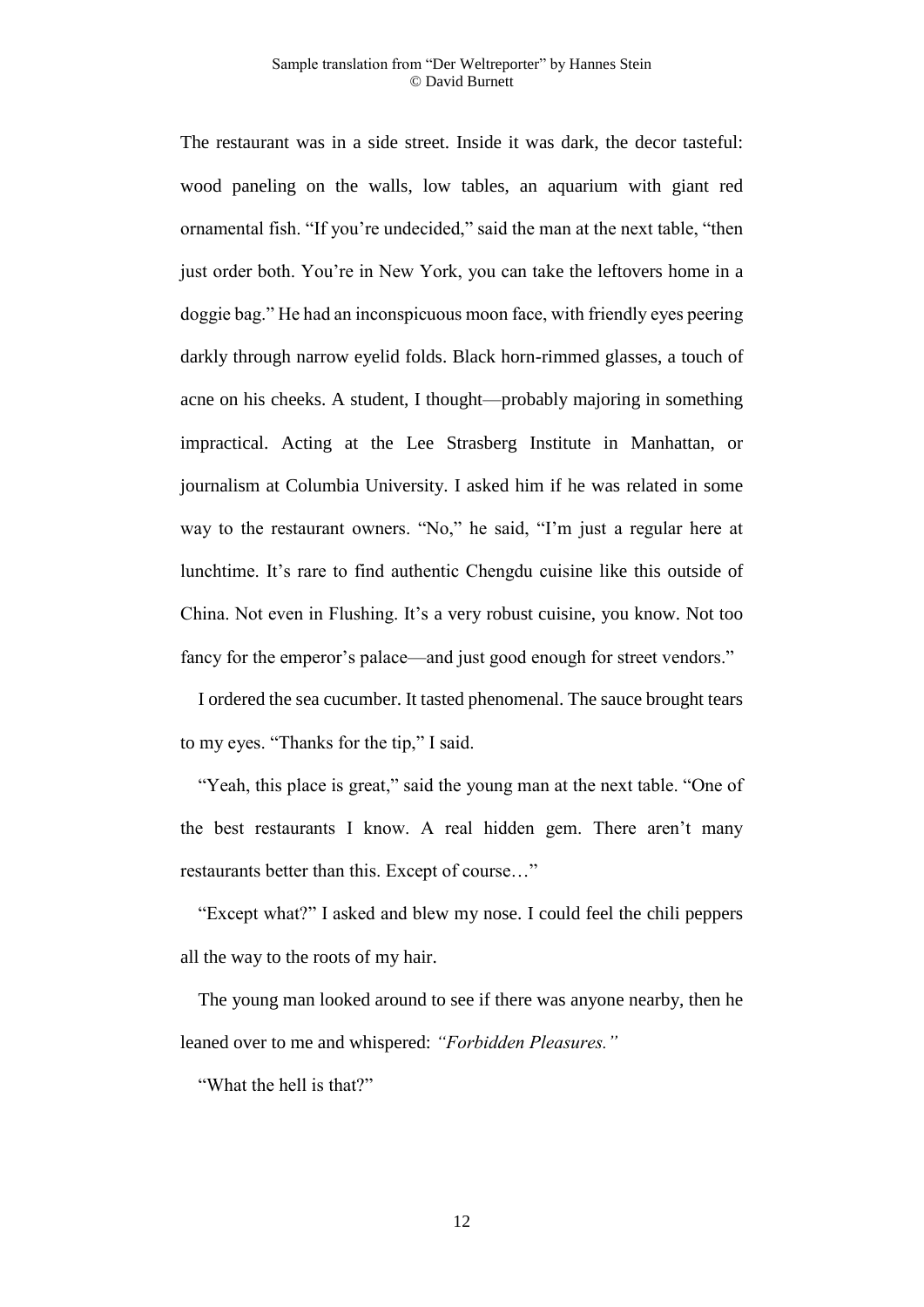"Just the best Chinese restaurant in the world. What am I saying, the best restaurant in the world, period!"

"Have you been there?"

"Are you serious!" said the young man. "I could never afford it. It costs fifty grand just to book a table there. And that's without the food, not even a glass of wine. They say one evening can easily set you back a hundred and fifty thousand dollars."

"Where is this Forbidden Pleasures?" I asked, pouring myself some green tea from the cast-iron teapot.

"Pssst!" said the young man at the next table. "You wanna get us thrown out? You shouldn't utter the name of that… establishment in another restaurant. The same way actors never say *Macbeth*, but always just refer to it as 'the Scottish play.' Pure superstition, of course. Because normal restaurants have no reason to fear that… the other establishment is in any way their competitor."

"Fair enough. So where is this fabled restaurant?"

"No one knows," said the young man, waving his credit card in the air to indicate to the waiter that he wanted the check.

"And where did you hear about it?"

"Here and there, and on the Internet." He lowered his head and settled the bill. Suddenly he seemed to be in a tremendous hurry. "Just a word of warning," he said. "Should you have the means and intend to dine at that... establishment: they say it's not exactly harmless. On account of the patrons alone. Just think about what kind of people can afford to drop a hundred and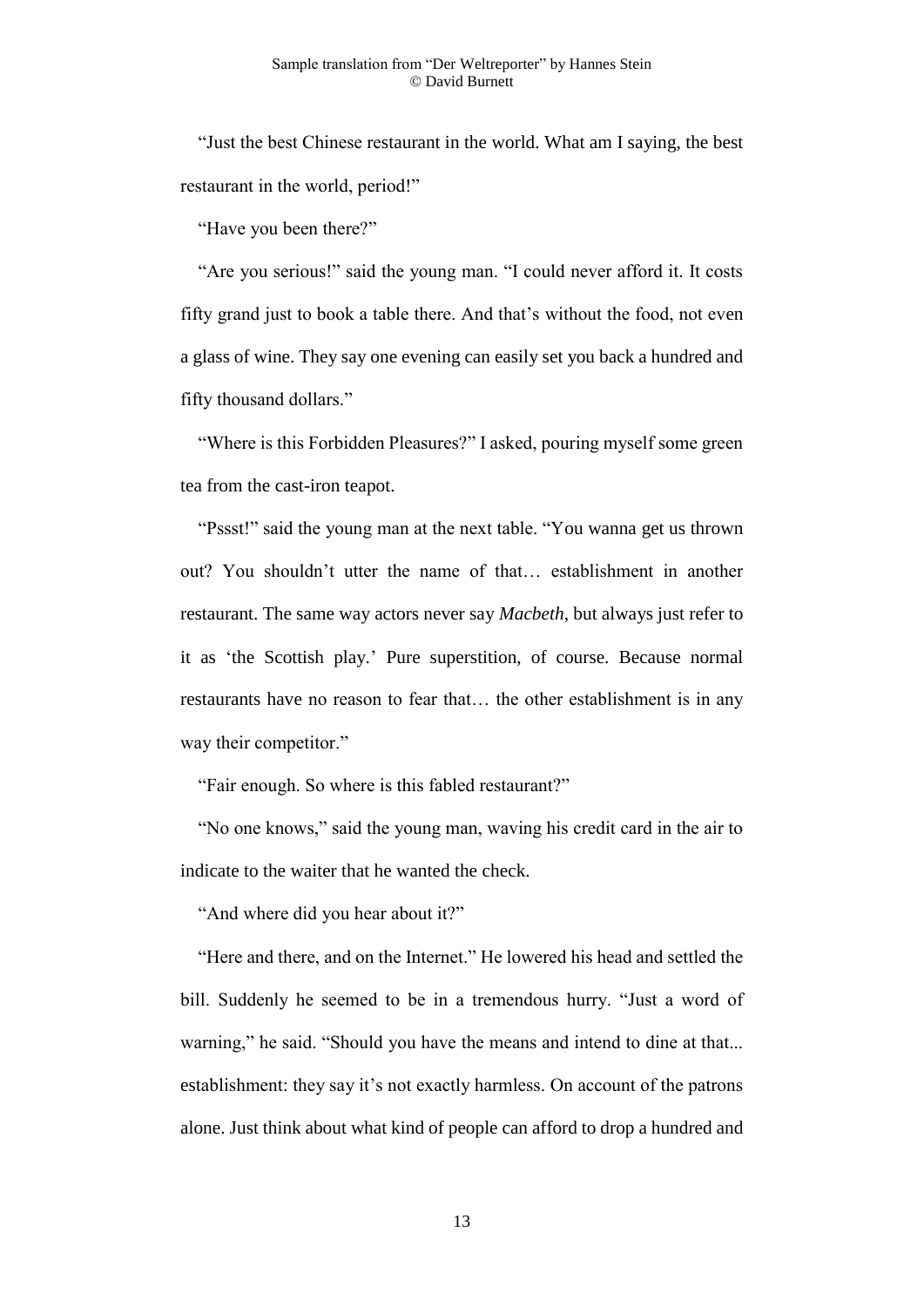fifty grand for one meal. Not just the nice kind." He got up. "It was nice to meet you." The young man with the horn-rimmed glasses grabbed his backpack and promptly left. Once he had vanished, I typed the name of the restaurant into my smartphone. "Forbidden Pleasures"—an upscale Californian sex shop. A lingerie store in Pennsylvania. A book of verse by Spanish poet Luis Cernuda. Not one single restaurant—not even the rumor of a restaurant. I only found what I was looking for when, two hours later in my hotel room, I logged into the Darknet—that is to say, when I descended into that deep, underground world where users around the globe can meet up anonymously. If the regular Internet is somewhere in between a goldmine and a garbage heap, the Darknet is a black market that also functions as a conspiratorial meeting place. The Darknet is where you can buy drugs, download child pornography, hire a contract killer. But the Darknet is also where journalists meet up with fearless informants who can't reveal their identity because they live in a police state. And of course I have access.

The homepage was inordinately plain: "Forbidden Pleasures" in typewriter font, and under that "Restaurant," nothing else. Clicking on the typewriter font, a form opened up: "Book a table." Below this a place to leave your email address and enter a credit-card number. I hopped right to it. In the comment box I typed that I was a journalist and was bringing a photographer along. The reply came almost three weeks later, when I'd long since gone back home to Germany. An email with no sender: "Forbidden Pleasures, Anji Bridge, Xitang," followed by a date and a time. And a simple, misspelled sentence that baffled me: "Fotografer no problem."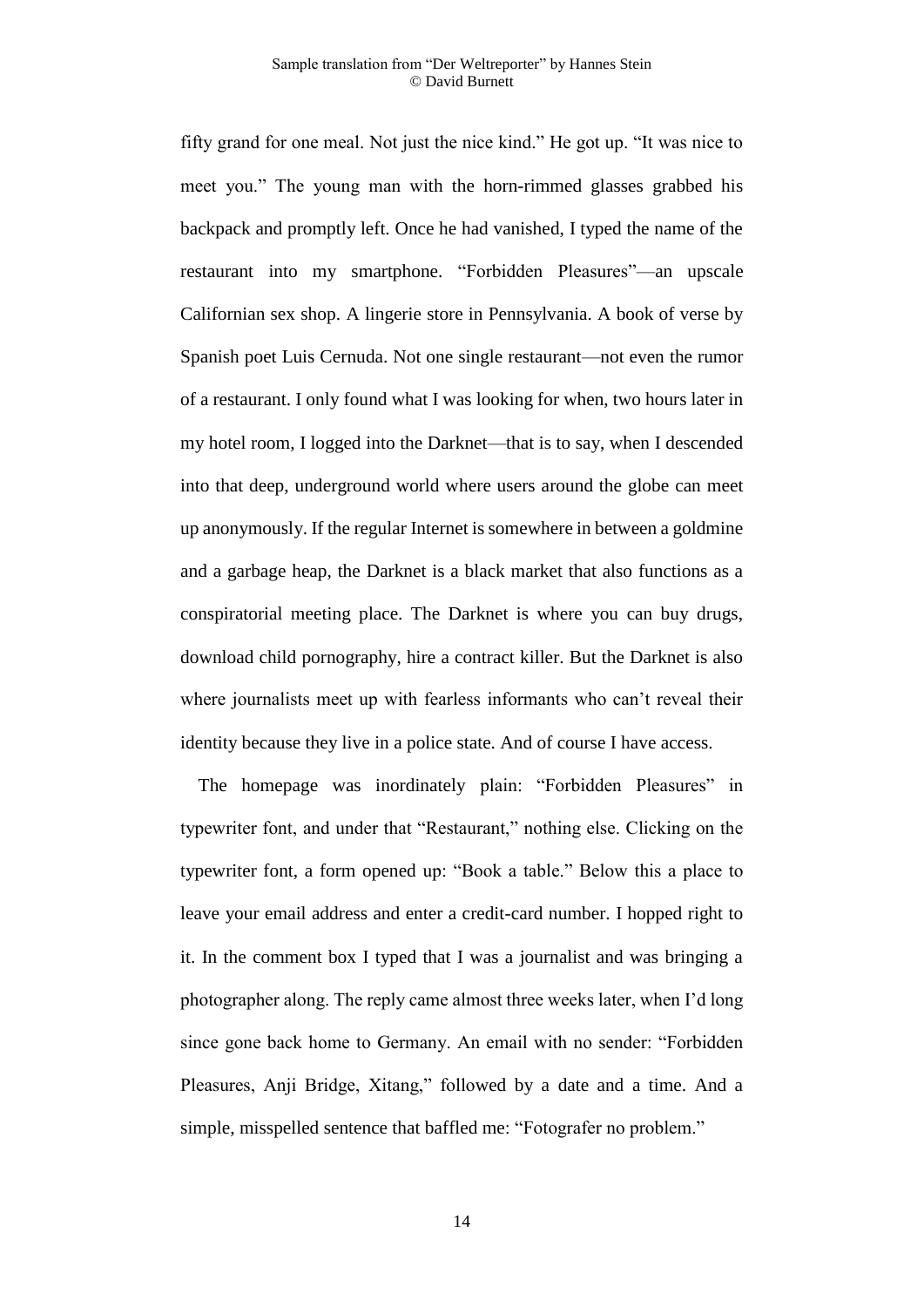### Sample translation from "Der Weltreporter" by Hannes Stein © David Burnett

*Caption: Interior of Forbidden Pleasures. Note the tinware place settings! Small photo: The only existing photograph of chef Peter Wang with his characteristic bandana and eyepatch (archive).*

Xitang is located close to the metropolis of Shanghai. But perhaps, since Xitang is considerably older, we should put it the other way around: Shanghai is located close to Xitang, and Xitang is gorgeous. A water town: nine canals, one hundred and four bridges, narrow lanes paved with flagstones. Flat fishing boats; the waves of the Yangtze Kiang shattering the rust-red evening sky. We almost came too late, since the high-speed train that was supposed to take us there broke down between stations. Luckily I was able to order a taxi with my smartphone, but the driver only took us to the outskirts of town, so we had to run to keep our appointment. It was clear to me from the start anyway that Anji Bridge couldn't possibly be where the restaurant was located. It was probably nowhere near the bridge. The bridge was just a meeting point. Someone—but who?—would escort us from there to the ominous restaurant.

It turned out to be three beefy gentlemen with shaved heads who looked like they were brothers or cousins. Maybe they really were brothers. All three wore dark suits, all three had earphones stuck in their right ears with cables coiling down into their jackets, all three were tattooed—black patterns crawling up their necks and down to their meaty fingers. None of them spoke a word with us, they simply took us in their midst and led us to a boat that was docked near the bridge. Once we were on board—the boat was rocking violently—and had left the river bank behind us, one of the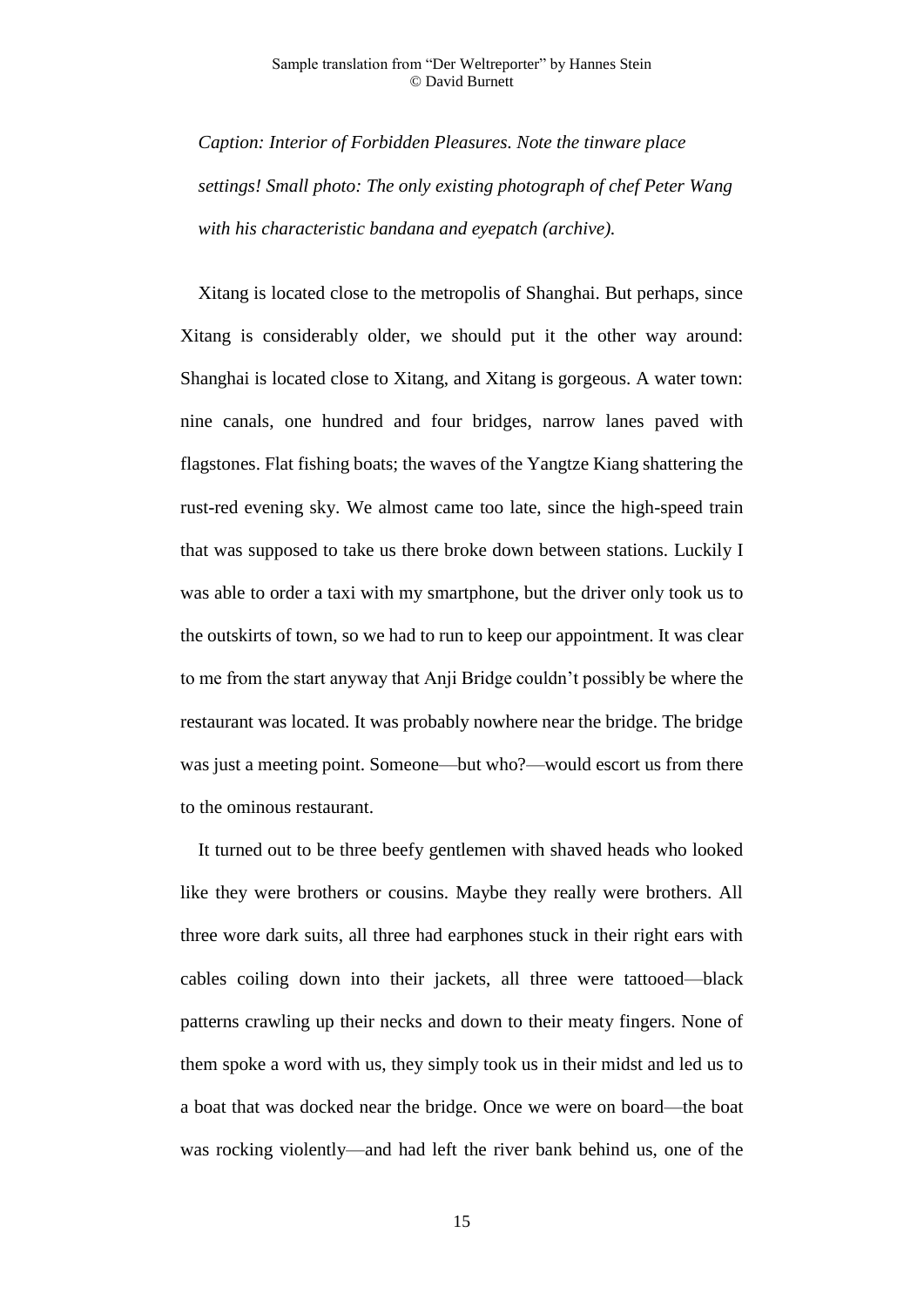three men took two forms from the inside pocket of his jacket and handed them to us. They were written in a rather clumsy German. The forms were a disclaimer confirming that our visit to Forbidden Pleasures was voluntary, that we would follow all instructions given by the staff, that we were liable for any damage, and that we didn't suffer from any food allergies. The baldheaded man reached into his pocket again—his two associates were busy rowing—and held out two Montblanc fountain pens. We signed. What else were we supposed to do? The man indicated that we should roll up our sleeves. At first I resisted, but the man grunted impatiently. He held up the form, then he pointed to the riverbank, leisurely gliding past us. I understood that I could either do as he commanded or he'd toss me out on the spot and I could kiss my fifty thousand dollars goodbye. Sighing, I rolled up my sleeves. The bald-headed man bent down, picked up a plastic box on the floor of the boat right in front of him, and took out two syringes and two vials. My photographer went first. Then the bald-headed man broke the second vial in two and plunged the needle into my upper arm. I didn't even have time to wish myself a good night—it was like someone reached inside my brain and turned out the lights.

Of course I hadn't wasted my time in Germany. I did some research and found a few solid indications that the man behind Forbidden Pleasures was none other than Peter Wang. Then a number of things became clear to me. Peter Wang was a famous if not to say notorious chef, one of the best on the planet. His trademark look: a red patterned bandana tied around his forehead, and an eyepatch that made him look like a pirate. He was called the "Master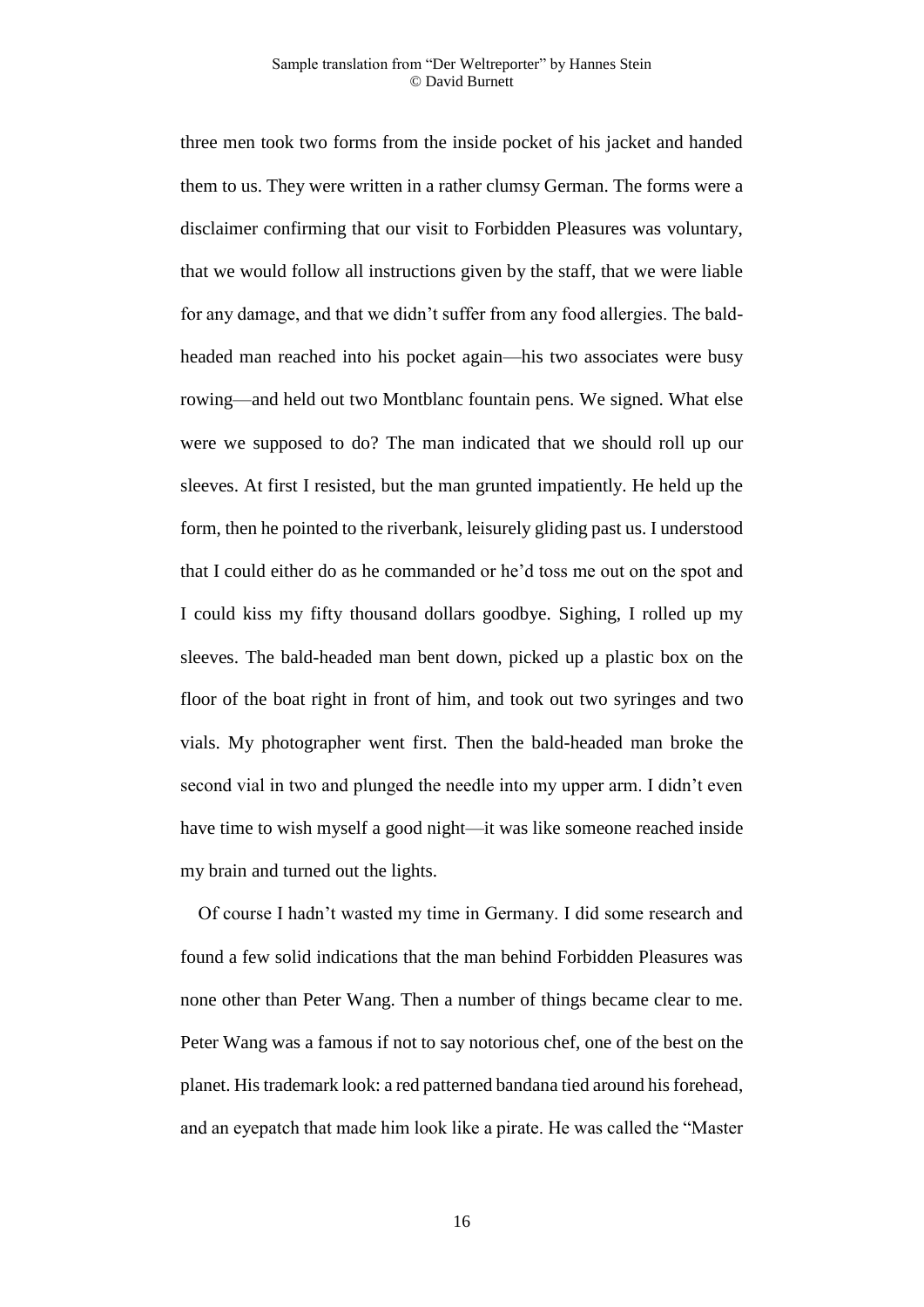of Cumin," specialized in the cuisine of his native Szechuan, and collected Michelin stars like other people do bottle caps. Like many geniuses, however, he had his fair share of quirks. He shunned publicity (there was only one photo of him, a black-and-white picture from the sixties). He also had a tendency to play some pretty cruel pranks. Once he laced a dessert with a strong laxative. Another time he served—as the special highlight of the evening—thumbtacks in vinegar, and was in stitches when several customers actually tried to eat them. Once, during a meal, a diner's telephone rang and an unknown male voice announced that his grandson had been abducted. The man reached for his nitroglycerin pills; wheezing and with a clenched fist over his heart, he was about to notify the police when his grandson marched into the dining room safe and sound. This time even people who were well-disposed towards Peter Wang thought he had clearly overstepped the mark. After that no one heard from him. The "Master of Cumin" had vanished. Many people thought he was dead. But twenty years later, according to rumors on the Darknet, he'd become the head chef of Forbidden Pleasures, where he ruled with an iron hand over a troop of chefs de partie. There were also rumors that Forbidden Pleasures was a stateowned business, that Peter Wang in other words was serving the Chinese government. Some even claimed he'd been kidnapped back then by the Chinese secret service. But of course no one knew anything for sure.

When I woke up from my artificial sleep, I was still on a boat but not the same one. This one was bigger and had an outboard motor. Maybe we were still in Xitang, or maybe while we were sleeping they had taken us to the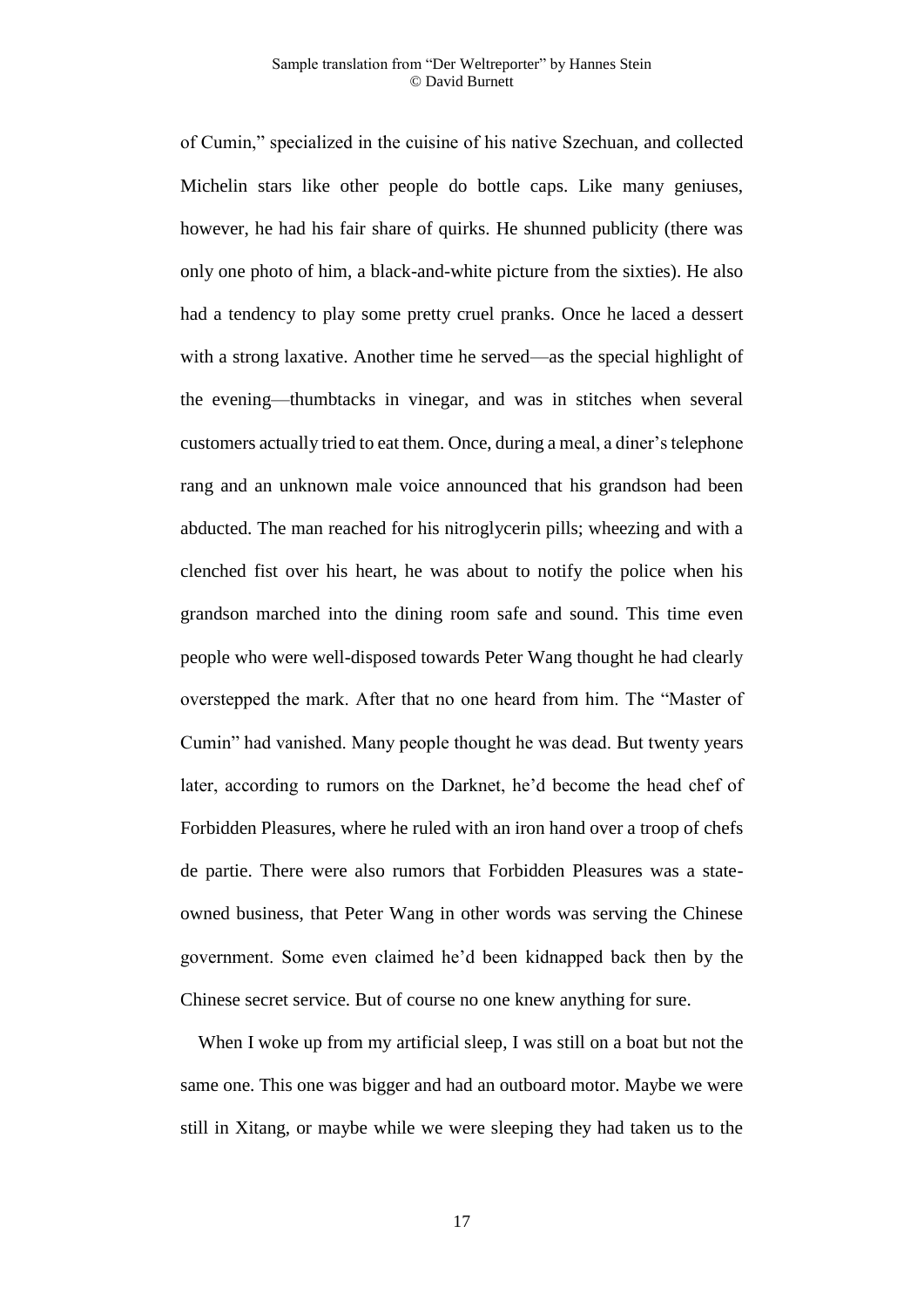museum village of Wuzhen Xizha about sixty kilometers away. I couldn't verify our location because my smartphone had disappeared. Our escorts had also confiscated my photographer's phone. We drifted down the silent nocturnal river, red lanterns illuminating its banks. A few minutes later we docked. Our three minders maneuvered us through narrow lanes, past inner courtyards. Then we marched through a passageway between buildings. Another street, another bridge, another courtyard—and finally we stood outside a metal door painted green. The bald-headed man ahead of me pushed it open with the palm of his hand.

I've dined at many a top-notch restaurant. I've sat under Chagall paintings at the Kronenhalle in Zurich and can testify to the fact that on a dreary Sunday afternoon there's no place in Europe more pleasant. And of course I've been to the superb Jules Verne restaurant in the Eiffel Tower, enjoying the view of Paris while I stuffed myself with truffled lobster. And I've watched Venice sink from the marvelous terrace of the Club del Doge. In this respect I should have been prepared for what was awaiting us behind the green steel door: a barren hall with no windows. It was about two stories high. Halfway up, a gallery made of roughly-hewn wood ran around the room. On the right, the gallery led to a stairway. The waiters (the tattooed bald-headed men, who else?) later used these stairs to carry down the food. Upstairs to the left, I spotted a swinging door which must have led to the kitchen. A bare bulb hung down from the ceiling, lighting up a big square table without a tablecloth. Around the table stood wobbly benches like the kind used in beer gardens. The food was served in tin bowls. The flatware,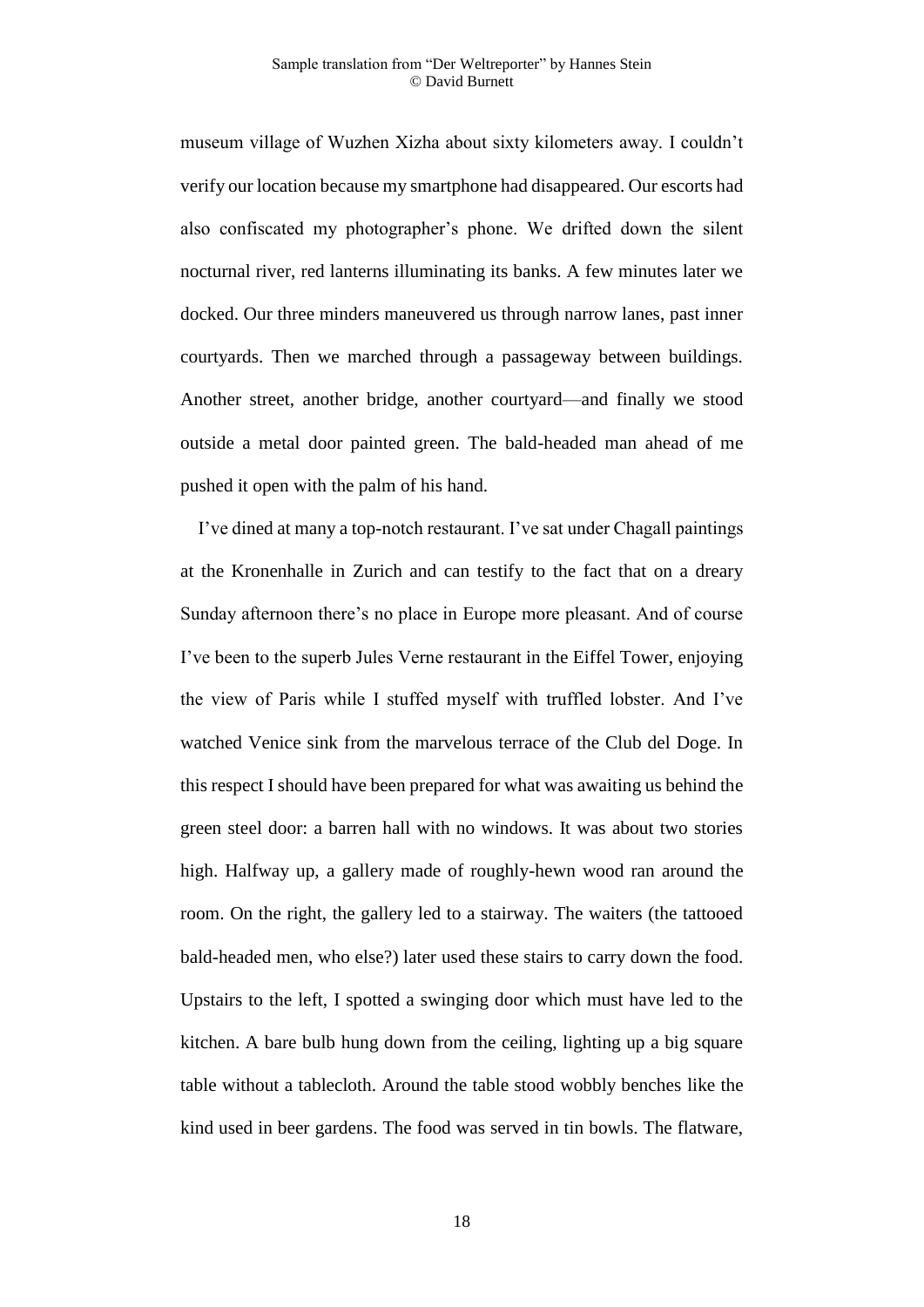too, was made of stamped sheet metal (no chopsticks were offered). There were no napkins. The wine to go with the food was plonked down on the table in its bottle. We served ourselves in plastic cups.

Ten faces eagerly awaited us. There was a married couple from Texas, both white and pretty wrinkled. There was a burly Russian with pockmarks. His young daughter (at least I really *hope* the girl was his daughter) didn't eat with us, but just sat on his lap while he shoveled in the food. Then there was a thin, bespectacled female student with a backpack—a Chilean from a well-to-do family, as it later turned out. A black dignitary in a military uniform with many medals. His wholly intimidated wife or lover. A Chinese man of indistinguishable age in a blue Mao suit. (Perhaps the Communist Party had sent him to inspect the quality of the food?) A beautiful woman in an evening gown who didn't say a single word so that even now I have no clue where she was from or where she was going. An Indian professor of physics who affably revealed to me that he'd discovered unified field theory—the ultimate formula for explaining the world—and wanted to celebrate.

The meal began with a beefy server handing an envelope to every member of the dinner party (everyone, that is, except the young girl and my photographer) and executing a curt bow. I tore mine open and took out a paper card. Someone had typed the following on it (spelling mistakes in the original):

Mealworm cocktail in buffalo grass 1820 Juglar Cuvee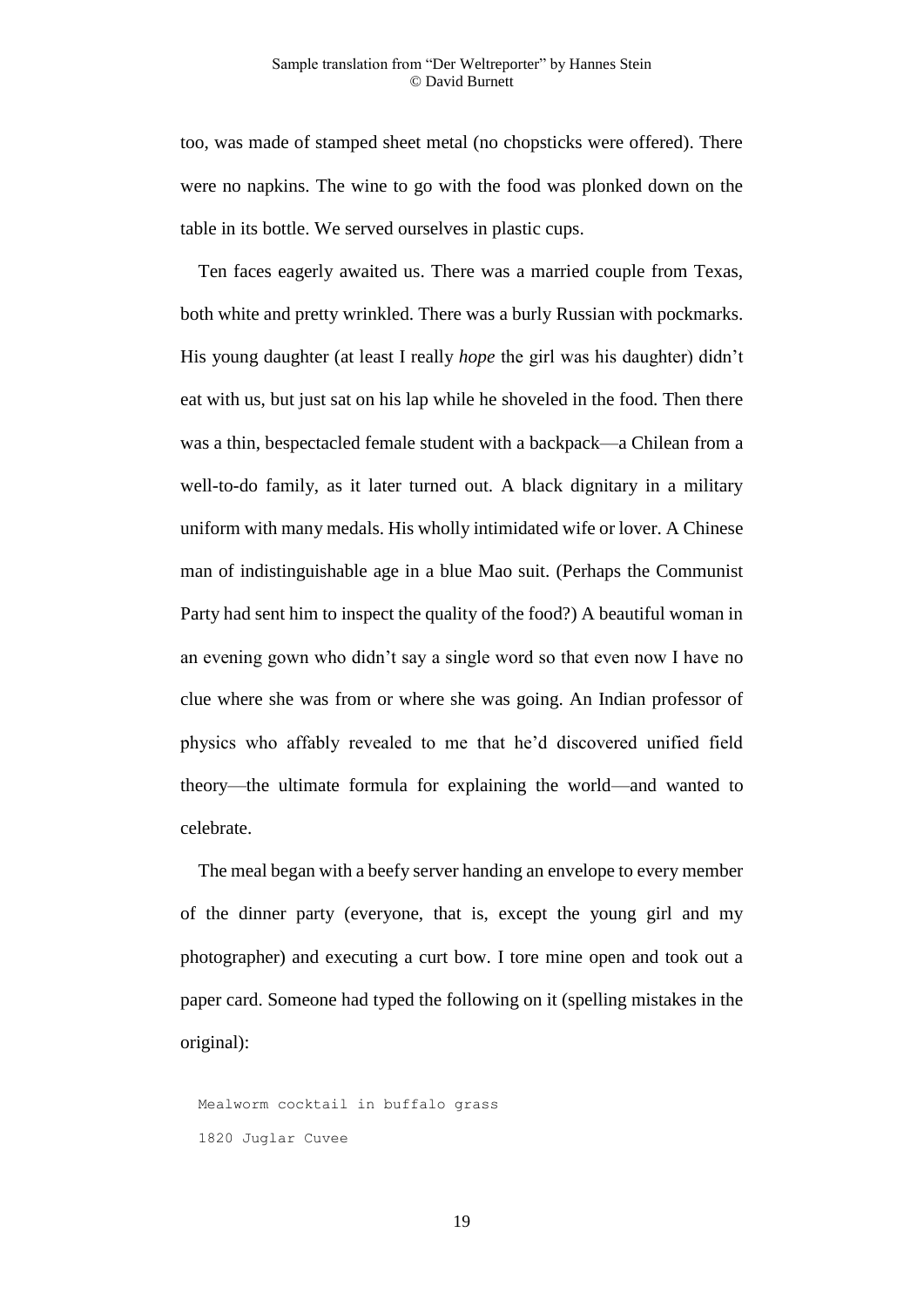#### Sample translation from "Der Weltreporter" by Hannes Stein © David Burnett

Eel soup with century egg 2005 Domaine de la Romanee-Conti Montrachet Lukewarm bird's nest with catsup 1865 Chateau Lafite Toadstool risotto with hakarl 1811 Chateau d'Yquem Candied badger ears 1992 Screaming Eagle Cabernet Eskimo ice-cream 2000 Royal DeMaria Icewine BREAK Five kinds of long pork 1947 Chateau Cheval Blanc Eight treasures rice pudding L'Art De Martell

I didn't know whether to laugh or cry. Mealworms? Toadstools? Badger ears? Was he trying to pull our leg? And *hákarl*? Really? I was fully and painfully aware of what *hákarl* was: the fermented flesh of Greenland sharks the way it's eaten in Iceland. The smell is supposedly worse than the taste. The rotten shark has a strong ammonia smell, connoisseurs have told me. And birds' nests served here with ketchup? Seriously? These are a sinfully expensive delicacy, harvested by climbers with bamboo ladders who risk their lives in doing so. Pure bird spit and nothing else, for two thousand dollars a kilo. One thing was clear after reading this bill of fare: Peter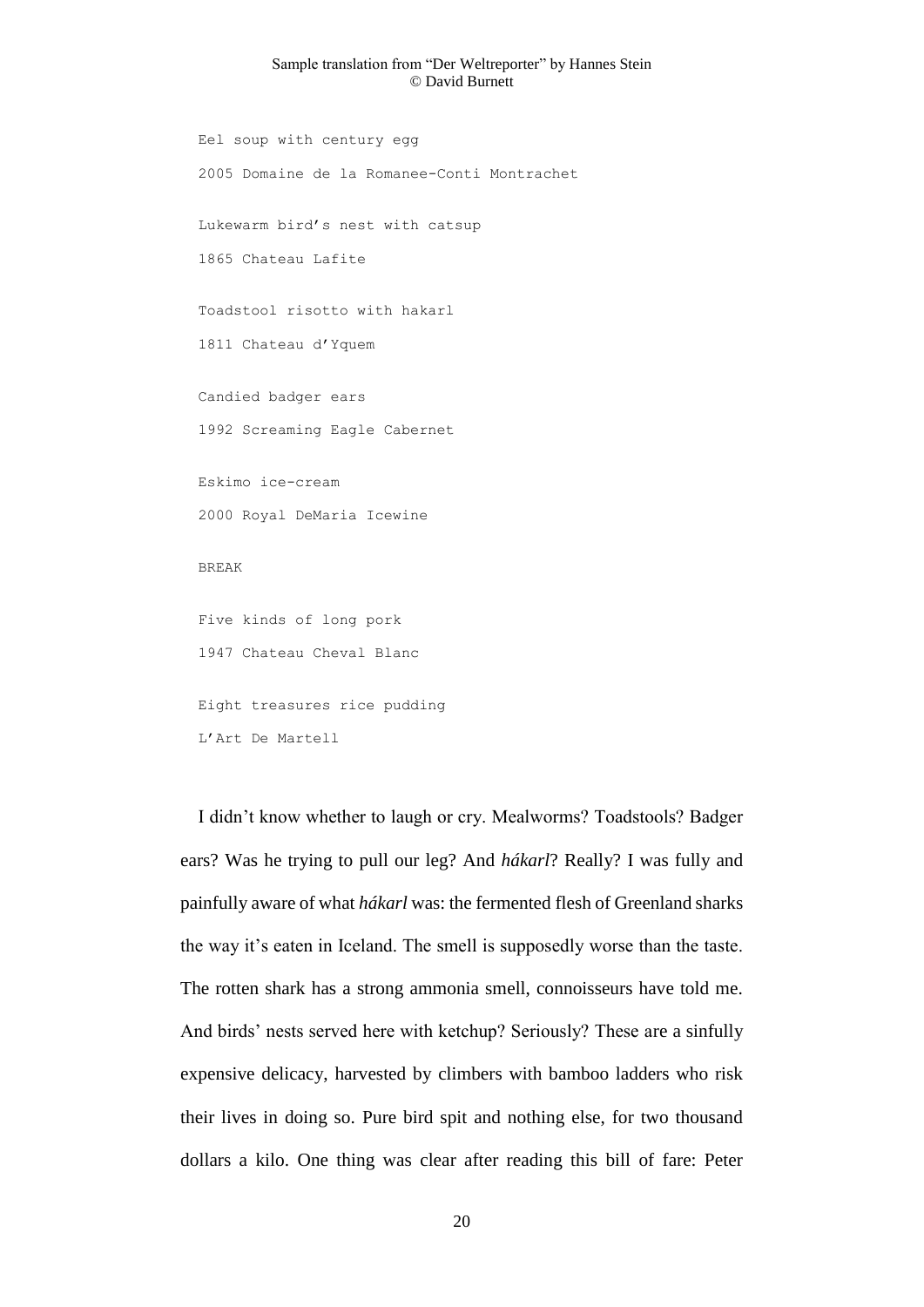Wang—if he really was the brains behind Forbidden Pleasures— had strayed considerably, gastronomically speaking, from his roots in Szechuan.

*Caption: The patrons of Forbidden Pleasures restaurant. From left to right: John Dubois Smith III with his wife Jennifer from Wichita Falls, Texas. Maricruz García from Valparaíso, Chile. Bao Líang from Beijing, China. His Excellency President Mwata Kumbukani with wife Namira from Lusaka, Zambia. Prof. Abdul Sayed from Mumbai, India. The reporter. Other participants at the banquet dinner did not wish to be identified and therefore have their eyes blacked out. Previous pages: Our reporter attempting to eat eel soup. / Five kinds of long pork: brain, carpaccio, tripe, blood sausage and a certain indefinable deep-fried something. Served with bok choy and mango dressing. Cheers!*

Food taboos are probably as old as humanity itself. The Hebrew Bible even begins with one—the prohibition of eating the fruits of a certain tree. Hunter-gatherer societies in the dim and distant past presumably reserved certain parts of a slain animal for their shaman, others for the men, and still others for the women. Nowadays almost all cultures and religions have ritual dietary laws. Hindus don't eat beef (slaughtering a cow is considered a crime in almost all Indian states, punishable by imprisonment), nor do they eat elephants (whose flesh is a reminder of the elephant god Ganesha) or monkeys (on account of the god Hanuman). Members of the Brahman caste eat a vegetarian diet anyway. Adherents of Jainism don't eat eggs. Some Somalian tribes abstain from eating fish. Certain strains of Hinduism and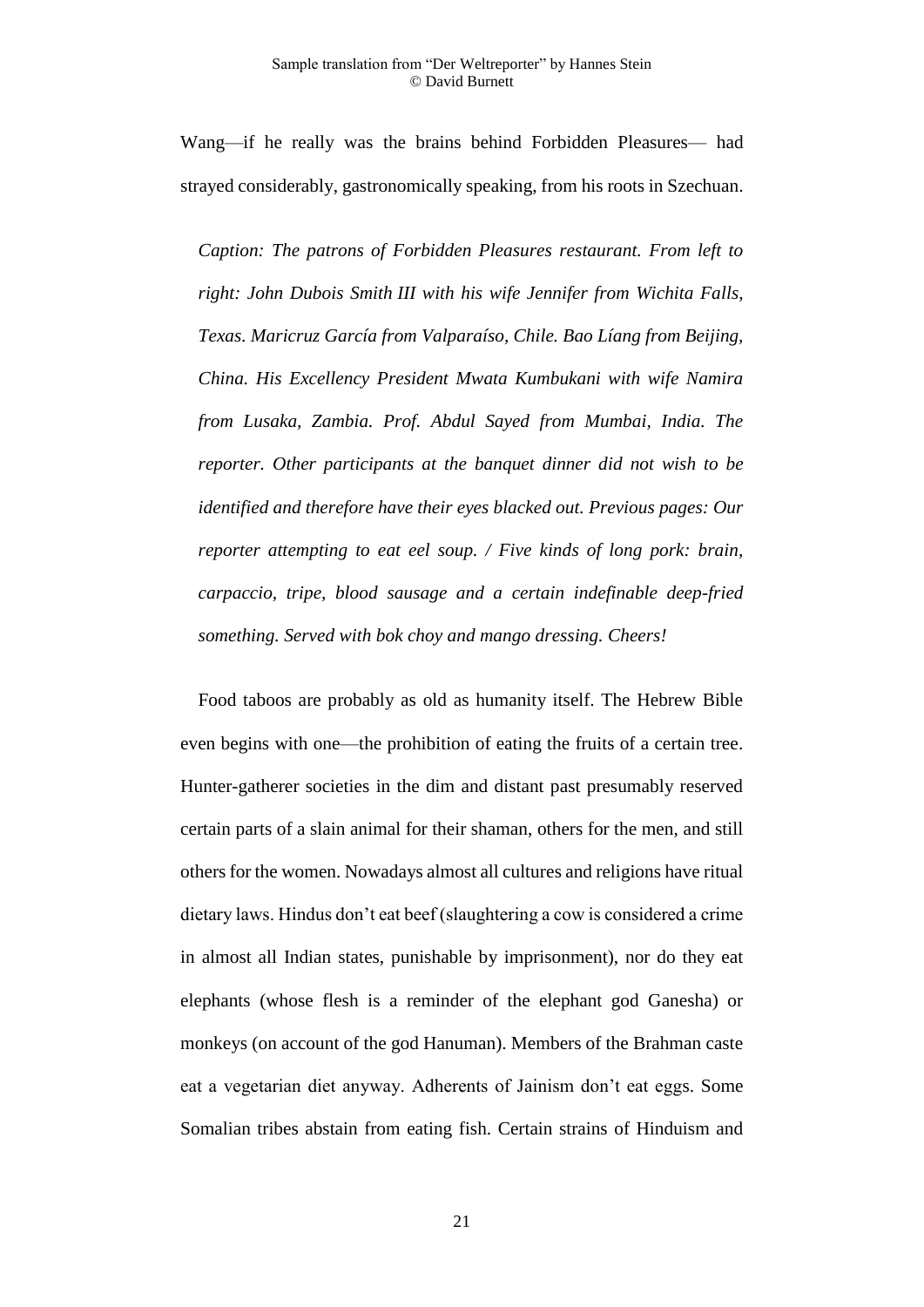some Buddhist priests do not eat mushrooms. The Yazidis consider salad taboo.

But the most extensive and complicated system of dietary laws was established by the Jews. An extraterrestrial reading the Hebrew Bible might easily get the idea that the Jews are an especially warlike tribe that is constantly preoccupied with eradicating idol worshippers. That same extraterrestrial would be surprised to learn that religious Jews actually spend most of their time trying to figure out what they're allowed to eat. According to Mosaic dietary laws, the only permissible meats are those from animals that have split hooves and chew the cud—and then they have to be ritually slaughtered, meaning they must be bled out entirely, as the consumption of blood is prohibited to Jews. Meat must not be prepared or eaten with dairy. So long, veal cutlet in cream sauce! Crustaceans are forbidden, eel is forbidden. Only fish with scales and fins are admissible as food. Islam for the most part adopted its dietary laws from Judaism, though toning them down on the edges. Crustaceans are okay for most Muslims, even cutlet in cream sauce is halal provided it isn't pork. That's why pious Muslims can buy their meat from a Jewish butcher (but not pious Jews from a Muslim one!). They also added one into the bargain: the prohibition of alcohol, which, incidentally, is not derived from the Koran. (The prophet merely admonished his followers not to show up at the mosque completely sloshed.) And Christianity? Paul the Apostle vigorously tossed out Jewish dietary restrictions (Timothy 1:4), which didn't mean that anything goes. Devout Christians do not eat meat on Fridays, because Jesus was crucified on this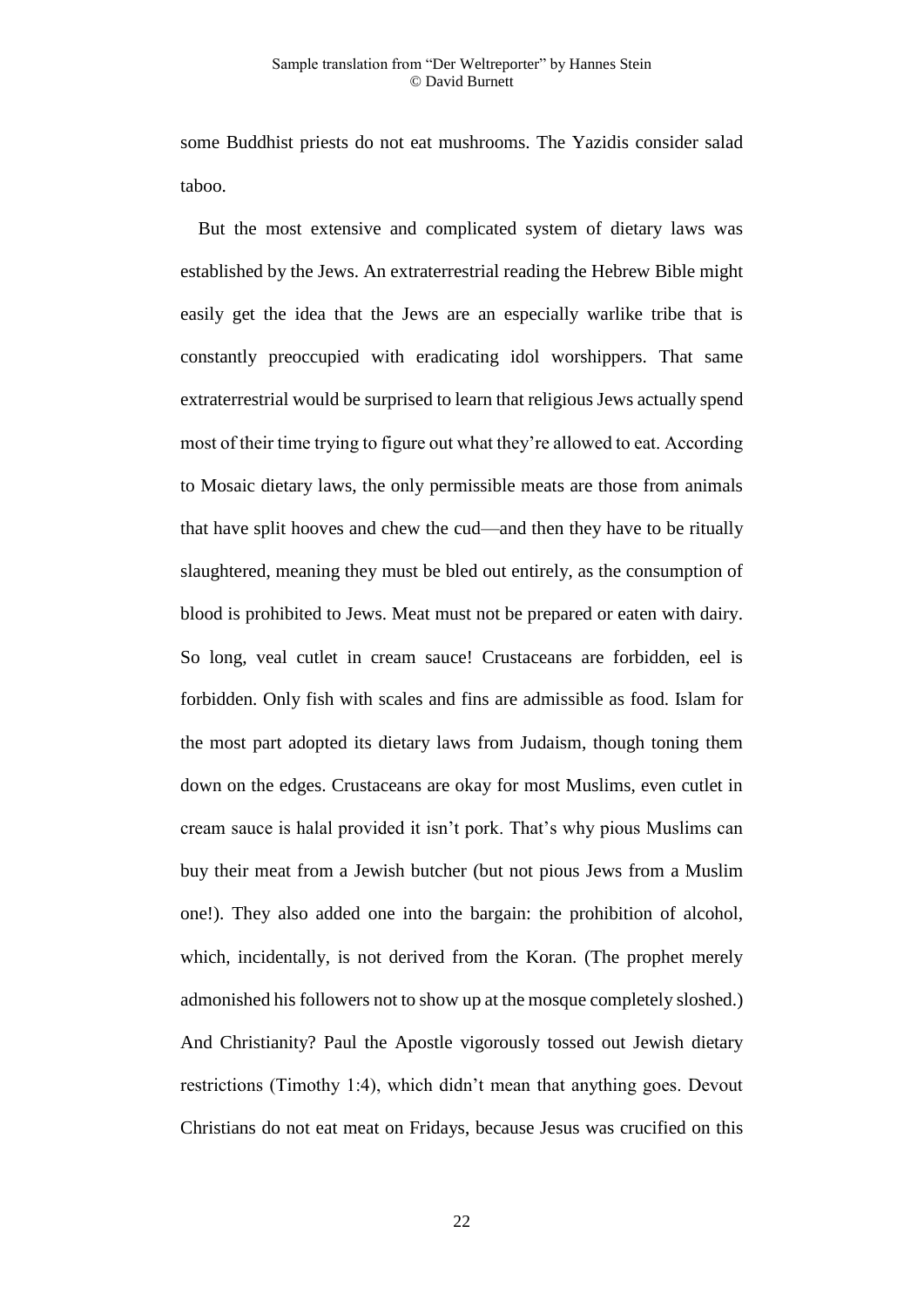day of the week. In the Western churches, Easter is preceded by Lent, a period of fasting. And why do most Christian-influenced Europeans find the idea of eating insects utterly repulsive? Is there any logical explanation for this? Are insects, by nature, any more disgusting than seafood, which often looks very similar? (A scorpion, on closer inspection, looks a lot like a miniature lobster.) And why do Europeans shudder at the thought of eating roast guinea pig, a delicacy in Peru? Why—except during times of extreme famine—have cats and dogs never been on a menu in Europe?

Of course there are food taboos in China or, rather, there used to be. China is the country where Buddha found most of his disciples, and Buddhists are vegetarians. But the Communist regime waged a very successful (and brutal) war against the Buddhist religion from the very start. Thus, China is nowadays the largest contiguous cultural area that is completely free of dietary laws. Maybe this accounts for the exoticism but also the fascination of Chinese cuisine. Nothing is off the table, the illogical prohibitions of old no longer hold, anything is edible. "We Chinese eat everything that moves on the surface of the earth—except cars," a Chinese friend once told me.

The first one who dared to eat the mealworms was curiously enough the Chilean woman. They were undeniably crawling creatures, bedded in buffalo grass in the tin bowls before us—long, pale brown and revolting. The thin Chilean student stuck a forkful into her mouth, chewed, cocked her head, and immediately followed up with a second forkful. I didn't want to be a coward. And discovered they weren't too bad. To be more precise, they were excellent. Even the buffalo grass, swimming in an exquisite marinade,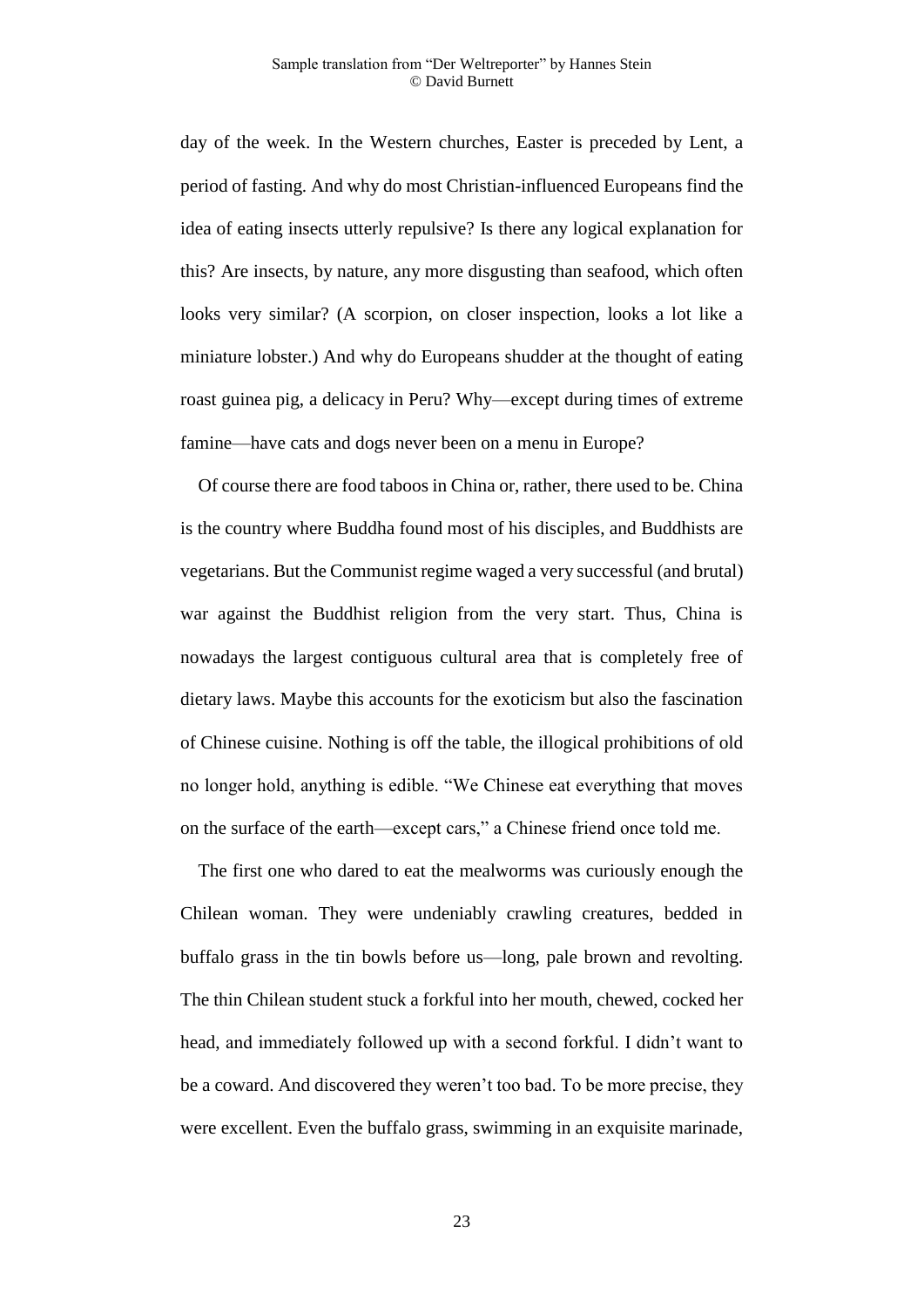was sheer delight. The taste of the mealworms was remotely reminiscent of North Sea shrimp—that is to say, the mealworms tasted the way North Sea shrimp *would* have tasted if God hadn't botched His creation. The white wine was just as agreeable. Next course, please! This time there was a nasty surprise in store for us. The steaming bowl of soup had been placed on the table in front of me and I was just about to dip my spoon in when a black slippery bulge arched out of the cloudy liquid. The African president's wife next to me squealed. No doubt about it, these eels were still alive. This was admittedly a step more extreme than *ikizukuri*—the awful Japanese art of fileting a live fish with a few quick cuts and serving it with its heart still beating. The raw fish is then eaten while the animal's still flapping its gills. (Sometimes the mutilated fish is put back in the aquarium to recover for a second round.) This time it was the burly Russian who plucked up the courage to go first. He grabbed the eel by the tail, pulled it out of the broth, tilted his head back, popped the black snake in his throat and crushed it with the powerful movements of his jaw. Then he belched with pleasure. I only succeeded on the third try—they were especially tiny specimens, probably baby eels. They didn't taste bad. The broth on the other hand… was heavenly. A peppery-fishy stock with a lot of ginger and even more garlic. When the century eggs (raw duck eggs fermented not quite a thousand but three years nonetheless, and hence shimmering dark-green)—when the century eggs were cracked open and spilled their semi-solid yolks into the cloudy, peppery liquid, it was like spooning a strong, tangy-tart sun. I actually ordered a second helping. And now the birds' nests! Yes, indeed,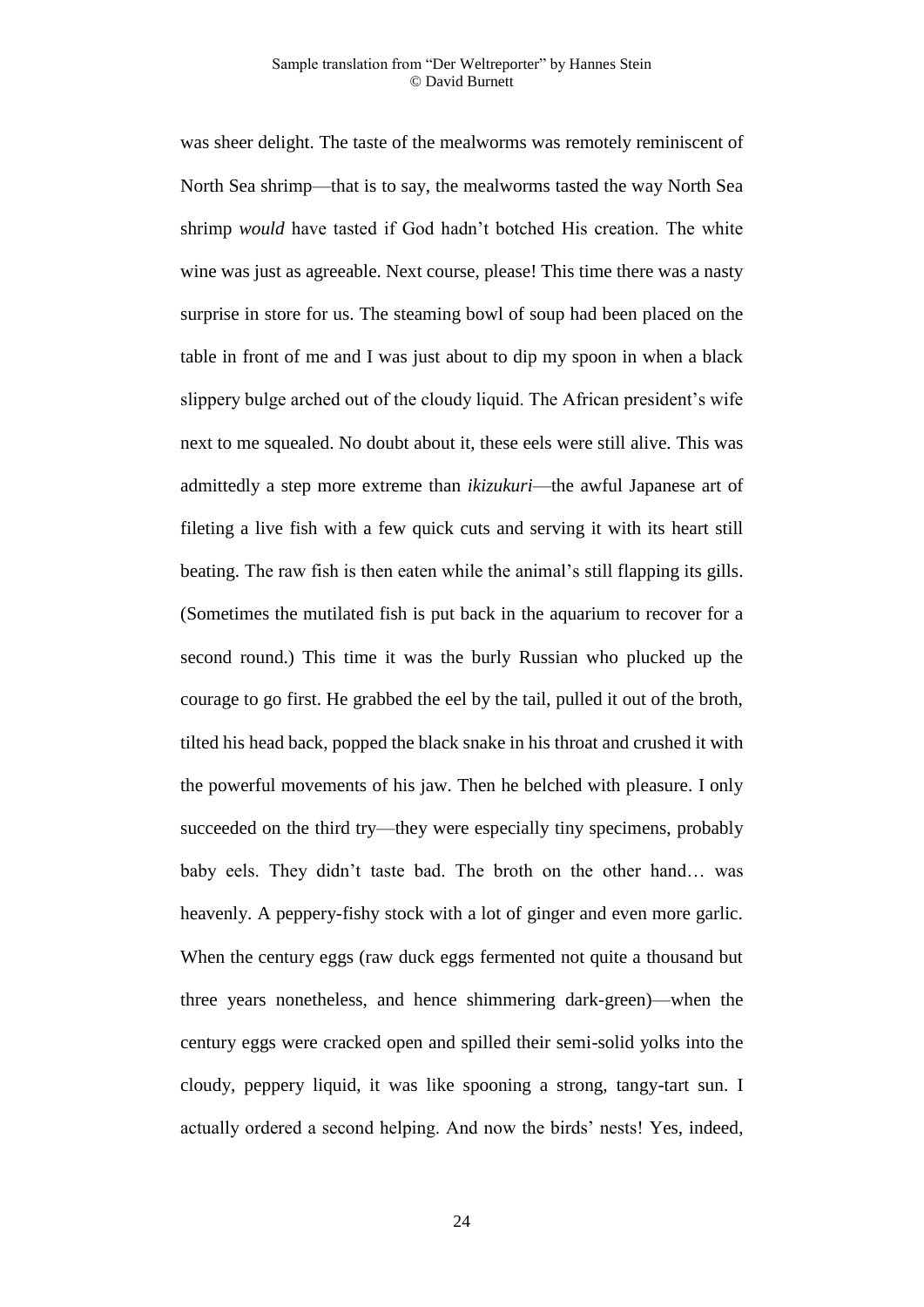the master chef in all seriousness had ketchup bottles brought to the table but the contents weren't bright red, they were caramel-colored. And I suddenly remembered that ketchup was originally invented by the Chinese, and wasn't made from ripe tomatoes but fermented anchovies and spices a kind of fish sauce. We ate the birds' nests by dipping them in the sauce like French fries. I finally understood why some people call them the "caviar of Southeast Asia." It also dawned on me that we were eating a symphony that kept getting more dramatic. Its tenor was that we constantly had to overcome an inner reservation, an aversion. The reward was all the sweeter. There was just one thing I found unsettling: what was long pork?

The toadstool risotto would have been a credit to any chef from Lombardy or Liguria. The *hákarl* was cut into tiny pieces and of course tasted nothing like cleaning products but just tasted salty in a smoky, oily kind of way. It was used like a condiment, instead of, say, Parmesan cheese. As far as the toadstool was concerned, I trusted the chef now unreservedly. Presumably he had found a way to detoxify it—if worst came to worst I would have some pretty wild dreams. (Toadstools are known to have a psychedelic effect.) The badger ears turned out to be a foretaste of dessert. They'd been cooked with ginger, chili and honey. I thought I'd mastered my sense of revulsion and would sail through the rest of the evening, but I gagged when the icecream was served—a purple-colored concoction of smashed berries that faintly smelled of cod-liver oil. This obviously wasn't Italian-style icecream made of cream and egg yolks. No, this was blubber mixed with snow, berries and sugar, the way the Yupik in Alaska prepare it. I carefully stuck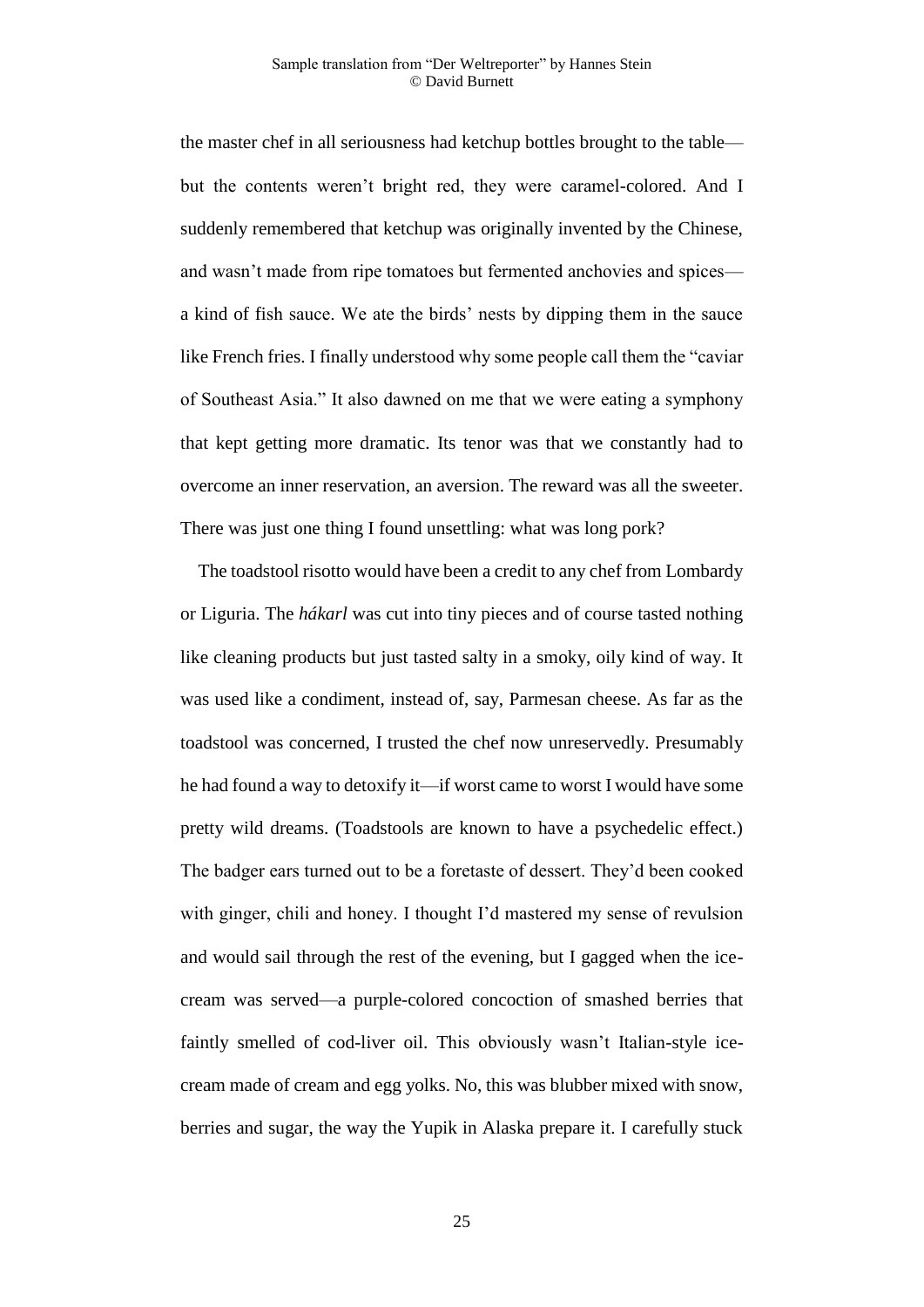the spoon into the mixture and licked it off. Yuck, how delightful! Once I'd had three spoonfuls, I didn't want to stop. If I hadn't known that an entire main course was yet to follow I could have easily gulped down a kilo of this obscenely fatty dessert.

It turned out that the bald-headed gangsters in black suits who were serving us were not just employed as waiters; they were acrobats, too. Once the last tin bowl, the last empty bottle, the last half-full plastic cup had been cleared away, they began to perform tricks in the middle of our table. They juggled. They breathed fire. They formed a human pyramid. Meanwhile I continued to contemplate where I'd heard the word "long pork" before. What a pity they'd taken our smartphones away, I would have loved to google it. While all of this was going on, I heard noises coming from the kitchen upstairs. The noises grew louder, swelling into a terrible racket. The acrobats made a valiant effort to drown out the noise. They pounded on the table with the flat of their hands while standing on their heads and twirling colorful rings around their ankles. Finally the noise died down. And now the break in our banquet was over (which up until this point had maybe lasted four hours). The tattooed gangsters bowed out without even waiting for our applause, returning with full plates, the main course. It was the first time this evening that porcelain was used—oval dishes probably dating from the Ming era (white lucky dragons against a blue floral pattern). This was accompanied by the best red wine in the world in crystal decanters. In the middle of each porcelain dish: razor-thin slices of meat with a caper sauce. Around this—arranged in an appetizing way—a tiny blood sausage; a small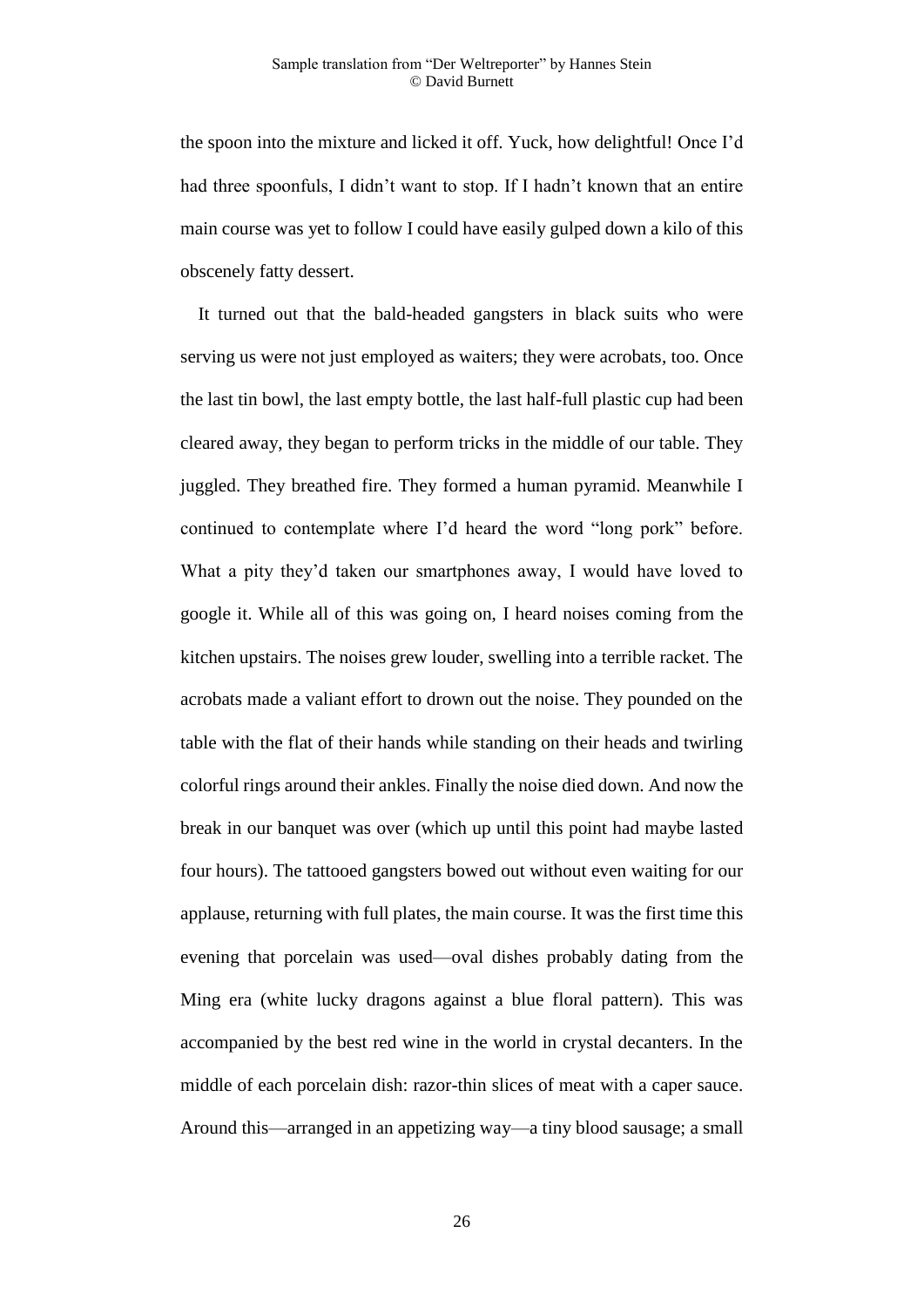heap of sour tripe; brain with onions and herbs; and finally something long and deep-fried. In a small bowl beside it, tender bok choy in a mango vinaigrette. I worked from the inside outwards—and have now reached the limits of human language. Because this dish in its subtlety and at the same time in its zest outclassed everything I'd eaten this evening. I hadn't been aware that meat could taste like this. Suddenly the little girl sitting on the lap of the pockmarked Russian let out a piercing scream. What had gotten into her? She pointed in front of her with a childish finger. The African president's wife, too, stared at her plate with a look of sheer horror. Unmoved, I bit into the long, deep-fried dish that I hadn't tasted yet. Tender meat. Hard, thin bone. Then I felt something else between my teeth. I spat it out violently and for a second had trouble wrapping my mind around what it was that I'd actually spat out: a finger nail.

I charged up the wooden stairs, my photographer in tow, ran halfway around the hall on the gallery, pushed the swinging door open that I thought led to the kitchen. It was empty. But in the middle of the steel sideboard I saw him. The "Master of Cumin." The red bandana, the black eyepatch. The uncovered eye was open, looking glassy-eyed into infinity. The head sat in a dark pool of blood and seemed to have been severed cleanly from the body. My photographer readied his camera, but that very instant the burly men in black suits came through a side door and shoved us none too gently out of the kitchen. The hall with the dining tables had meanwhile become a pandemonium, and the dinner guests were the demons. In every corner of the room someone stood and vomited. Even the beautiful nameless woman